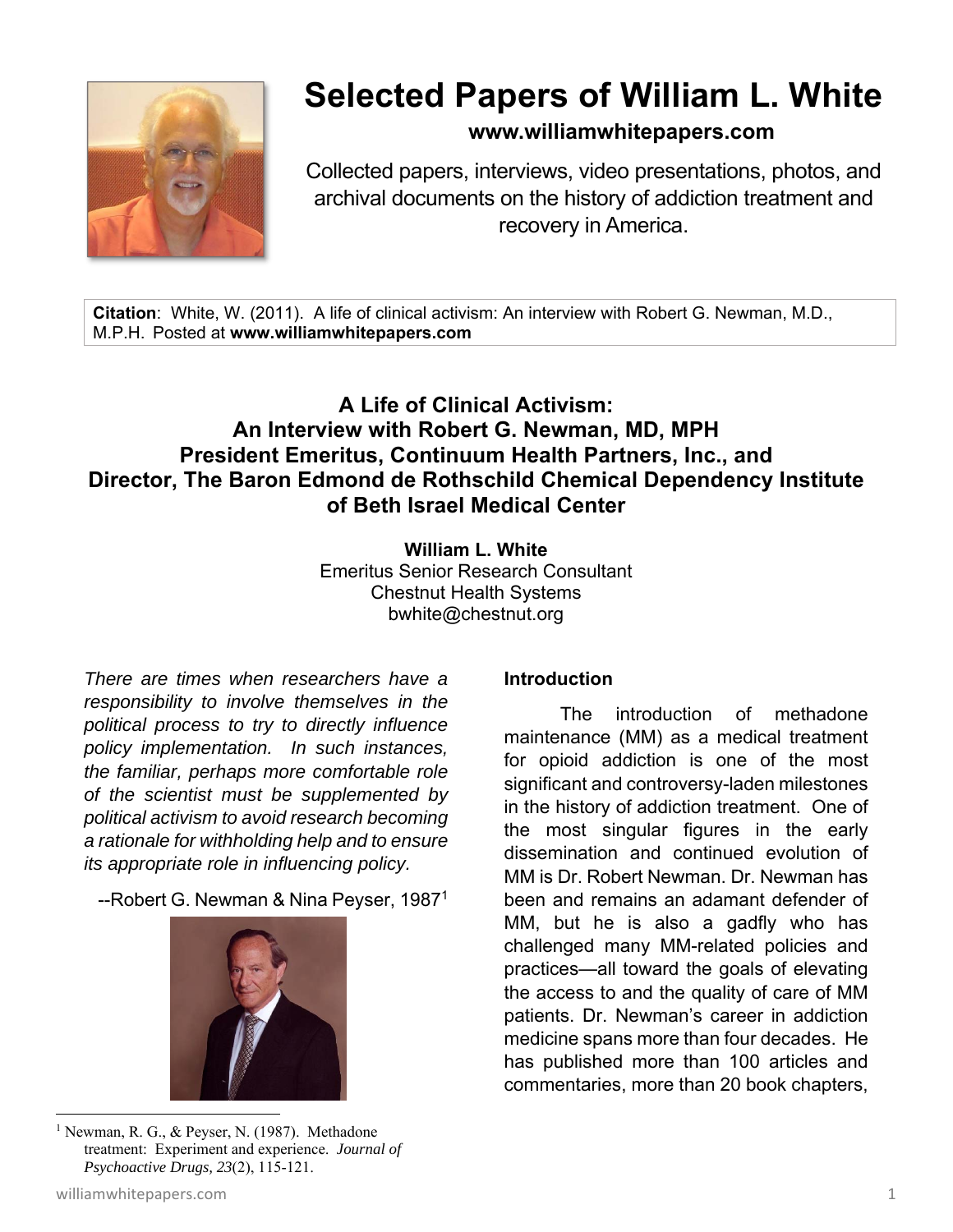and is the author of *Methadone Treatment in Narcotic Addiction*. Dr. Newman has served on the editorial boards of numerous journals, including the *Journal of Addictive Diseases*, the *Harm Reduction Journal*, *Heroin and Related Clinical Problems*, and the *Journal of Maintenance in the Addictions*. In honor of his contributions to the field, Dr. Newman has received the Nyswander-Dole Award, the Norman E. Zinberg Award, the David E. Rogers Award, and the International Rolleston Award. In August and September of 2011, I had the pleasure of interviewing Dr. Newman about his life and work. Please join me in this engaging discussion.

### **Medical Specialization in Addiction Treatment**

**Bill White:** After completing your medical education at the University of Rochester School of Medicine and Dentistry (1963) and receiving a Master's Degree from the University of California at Berkeley (1969), you served as the Assistant Commissioner of Addiction Programs for the New York City Health Department. What drew you to the problem of addiction as an area of specialization?

*Dr. Newman:* It's a case of total unplanned serendipity. I was a resident in public health for the New York City health department. I'd been in the field as a trainee in public health for about three or four months, and I was living in a studio apartment on the upper west side of Manhattan. One evening I returned home, and as I entered the elevator, a guy who looked a little bit strange got on after me and said, "Aren't you the doctor who moved onto my floor not too long ago?" I said, "I'm a doctor," and like most New Yorkers, I looked away and tried to ignore the fellow. He said, "Well, what kind of doctor are you?" My response was, "Whatever kind of doctor you need, fella, I ain't that kind." "No, really, what kind?" I said, "I'm a public health doctor," whereupon he literally grabbed my sleeve and said, "I have

to talk to you right away." I said, "But you gotta understand, I do not do venereal disease," because I truly thought who could possibly want to talk with such urgency to a public health doctor? He said, "No, I want to talk to you about methadone." I swear to God, I had never heard the word methadone, and I never thought about addiction. This fellow who literally pushed his way into my apartment and refused to leave was Herman Joseph. Herman finally left when I promised him that I would allow him to set up a meeting between me and some woman named Marie Nyswander.

 When Herman retold this story many years later, he noted that on the morning of the day we met, he had been to see Dr. Nyswander, whom he truly idolized, and Dr. Nyswander had said to him, "Herman, we need more young doctors in the field of methadone treatment." This was in early 1968. Herman claims to have responded, "I think there's one that moved on to my floor. I'll get him." I kid you not; that is the way I became involved with methadone treatment.

*Bill White:* That is a remarkable story.

*Dr. Newman:* If I had missed that elevator, I probably would be a very wealthy orthopedic surgeon now. I had determined to leave the field of public health because I really had no particular interest in it. I was going to go back to surgery, which I had already trained in for two years, and the choice was between orthopedic surgery or plastic surgery. That's what I would have done.

*Bill White:* How would you describe the state of addiction medicine at the time you entered the field?

*Dr. Newman:* I think there was a tremendous amount of concern, vastly more than there is today. Heroin addiction was considered to be a true plague or a problem on the verge of becoming a plague. There was a great sense of resignation. Meeting with Dr. Nyswander just filled me with a great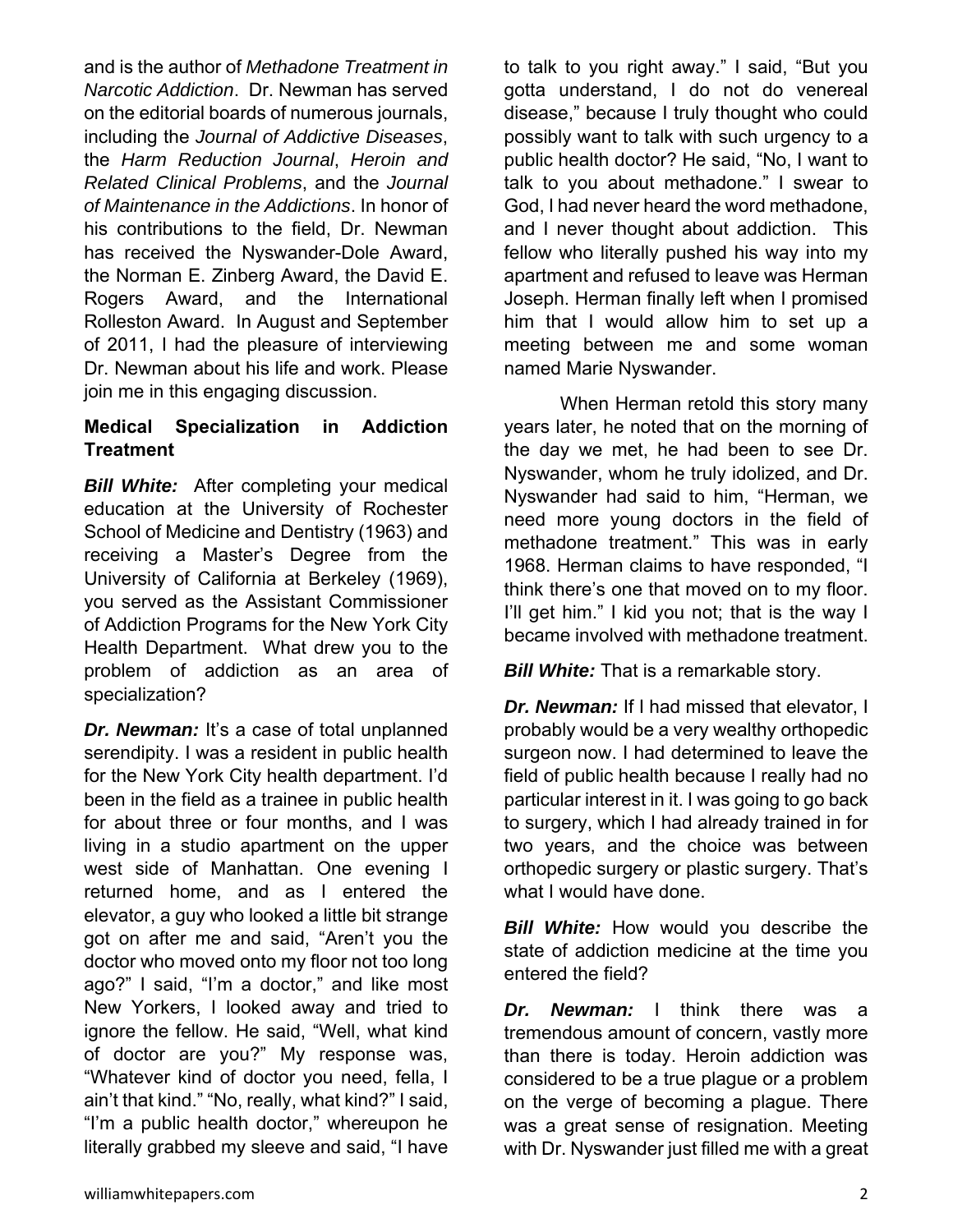deal of enthusiasm for a form of treatment that I felt could make a tremendous difference for a lot of individuals. I knew it could also have a major positive impact on the community as well, but my focus from the very beginning to this day has been the impact on individual patients, albeit one heck of a lot of individual patients.

#### **Expansion of MM in New York City**

*Bill White:* Your early work afforded you opportunities to work with Dr. Marie Nyswander and Dr. Vincent Dole. What are your best memories from these early collaborations?

*Dr. Newman:* I met with Marie, and as I recall, at the very first meeting with Marie, she brought along a very pleasant fellow in a suit and tie and a jacket, and we chatted about his interest in computers. Then she told me that he was being maintained on a dose of methadone. This was the first patient I ever met. Very shortly thereafter and before I had met Vince Dole, I went out to California, got a public health degree at Berkeley, maintained contact with Marie Nyswander, and came back to New York City. Upon my return, the City Health Department asked me to run a nutrition survey, which really would have been the end of my public health career if that was all that I was going to do. One day in the middle of this nutrition survey function, I got a call to go see the person who at the time was the health czar of New York—a fella by the name of Gordon Chase—who was the head of all health services for New York City: head of the hospital corporation, the health department, mental health, everything. The commissioner of health reported to him. He called, and I had never seen him, never talked to him, and I walked into his room, and he said, "Hi, Dr. Newman. I want you to know I'm going to make you Mr. Methadone." I had never seen this guy before, and apparently he had become convinced that the only way to get a handle on the problem of addiction and do something meaningful was to have a very large-scale methadone maintenance program. He asked, "Who could run this thing?" The answer from his staff was "Everybody in the field hates methadone and is locked into drug-free treatment." Somebody said, "There is a guy who's a resident in public health who is a friend of Vince and Marie"—Vince Dole and Marie Nyswander—and that was the credential upon which Gordon Chase called me and said, "I'm going to make you Mr. Methadone." He said, "I want you to develop the biggest, fastest program anywhere ever, and I guarantee all the resources you can possibly need from the city, but your job is to be able to offer every single person who wants treatment immediate treatment." That was the start of the methadone maintenance program in the New York City Health Department, which grew to over 10,000 patients receiving methadone maintenance.

*Bill White:* Was there tension in your early collaborations with Drs. Dole and Nyswander over such rapid expansion of MM?

*Dr. Newman:* My personal relationship with Vince and Marie was extraordinarily close. At about this point (1973), my son was about three years old, and one day I said to him, "Tonight we're going to have dinner with the best friends you have in the whole world." His response as a three-year-old was "Is Vince and Marie coming over?" Having said that, I wouldn't call it tension, but Vince and Marie made it very clear in a nonconfrontational way that they thought what I was doing could be an absolute catastrophe. As far as I recall, no one in the addiction field and especially the proponents of methadone maintenance supported what we were doing or the scale and the speed with which we were doing it. Everybody was literally petrified that I would create a disaster that would be tremendously visible and that would destroy for decades to come the prospect of methadone maintenance being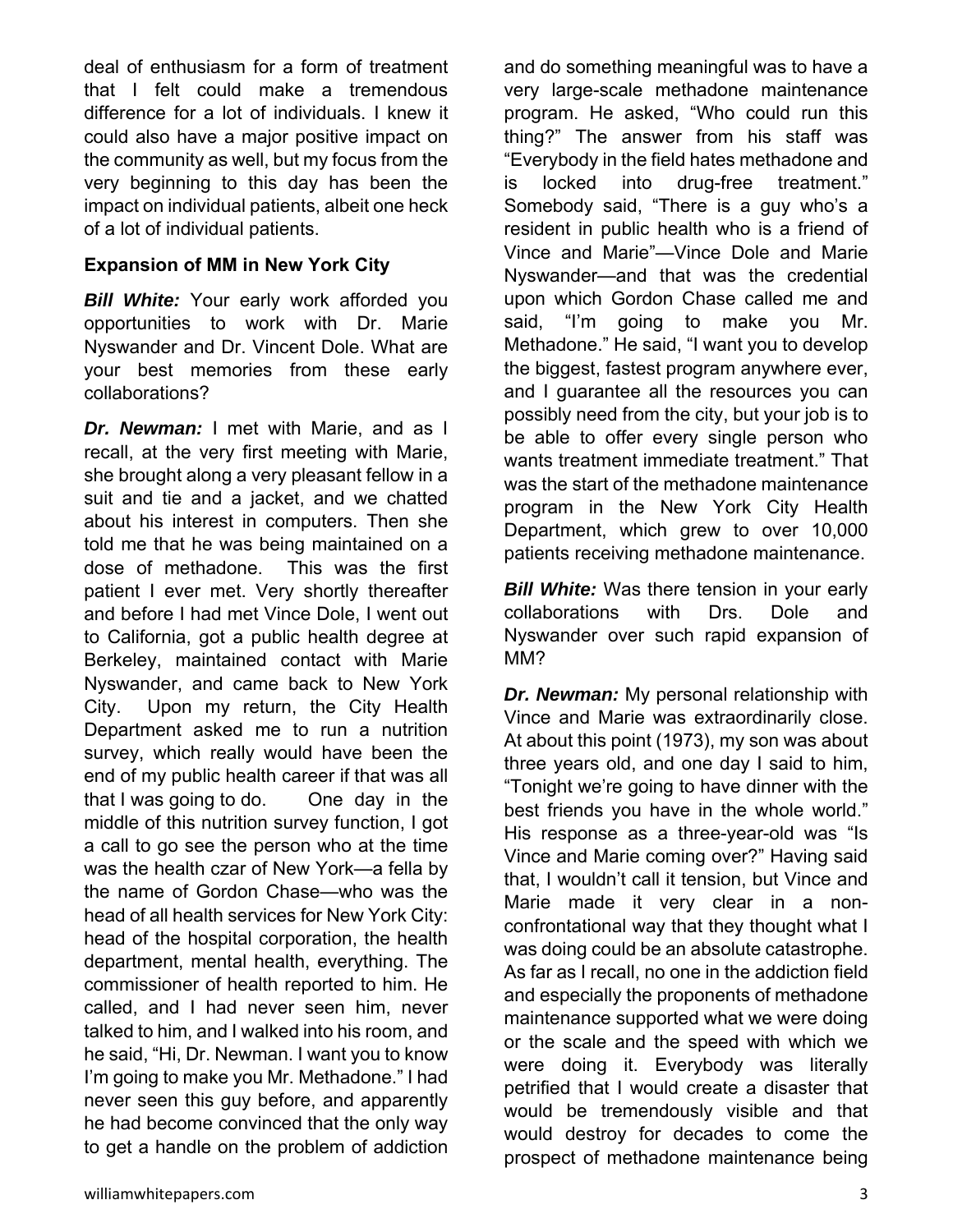accepted. So, there was a great deal of concern until it was clear that what we were doing was working just as effectively as any of the earlier, much more modest treatment efforts. Then everybody ran and jumped on the wagon to expand their own programs as quickly as they could.

 I'm convinced that if the City had not demonstrated—in the face of the prophecy of catastrophe from ALL, including my mentors and closest of all personal friends, Drs. Dole and Nyswander—that massive expansion almost overnight was possible and could be effective, this treatment would have continued to serve no more than a few thousand for years—perhaps to this day. It is not hyperbole when I say NOBODY endorsed what we were doing; EVERYONE expressed grave concern, and the more enthusiastically committed they were to MM, the more emphatic they were in trying to dissuade us from "going too fast."

*Bill White:* Are there any stories or lessons that really stand out for you from that period of rapid expansion?

*Dr. Newman:* The lesson is that one has to set the goal before determining how to proceed. There's some administrative adage that you cannot get there from here, but you can get here from there. In other words, first decide where you absolutely are committed to be and then say to yourself, "Ok. These are the resources I have. How am I going to get there?" But what must remain fixed is the goal. I worked for a guy named Gordon Chase whose highest academic achievement was a BA (major in political science), and whose experience and expertise were in Latin American affairs. He was simply so (totally!) uneducated in the field of health and addiction that he had to rely on common sense, and common sense told him that nothing whatsoever could justify abandonment of the many tens of thousands of heroin dependent New Yorkers who needed and well might want treatment—and

the instinct that nothing existed that could provide care promptly to as many people as methadone maintenance.

 Every single objection I raised—and I raised objections that I had heard from Vince, Marie, Herman, and everybody else at the time. They said, "Well, you need six weeks of training, and you need this. You need that. When you open the new clinic, you can't admit more than one or two patients a week for the first whatever." Every single objection I raised, Gordon's response would be, "Is it really better to leave people on the street to shoot dope who want this treatment that you think is effective?" My bottom line answer to him was, "You're right. We have to do whatever it takes to achieve the goal."

 Gordon Chase's bottom line was this: Imagine a woman barging into your office one day telling you her son, a long-term heroin addict, had applied for treatment but was turned away by your program and put on a waiting list because you had no room and then died of an overdose. He said, "Bob, you tell me what excuse for moving slow you will give this woman that will elicit the response, "Oh, I understand. Of course you had to wait until all the furniture was placed, or of course, you didn't want to burden the new staff with too many patients Of course I understand my poor son had to die, but at least I understand now that it was for a very good reason." He gave me that speech once or twice until I got it. Within two years, we had over 10,000 people enrolled, and within about three and a half years, the City was able to have notices in subways and other places say, "If you have a problem with heroin addiction, we have treatment available for you. This is the number to call."

 If Gordon Chase had known what he was doing, he would have been just as conservative and cautious as everybody else was at that time. And I should add the following illustration of Chase's thinking, as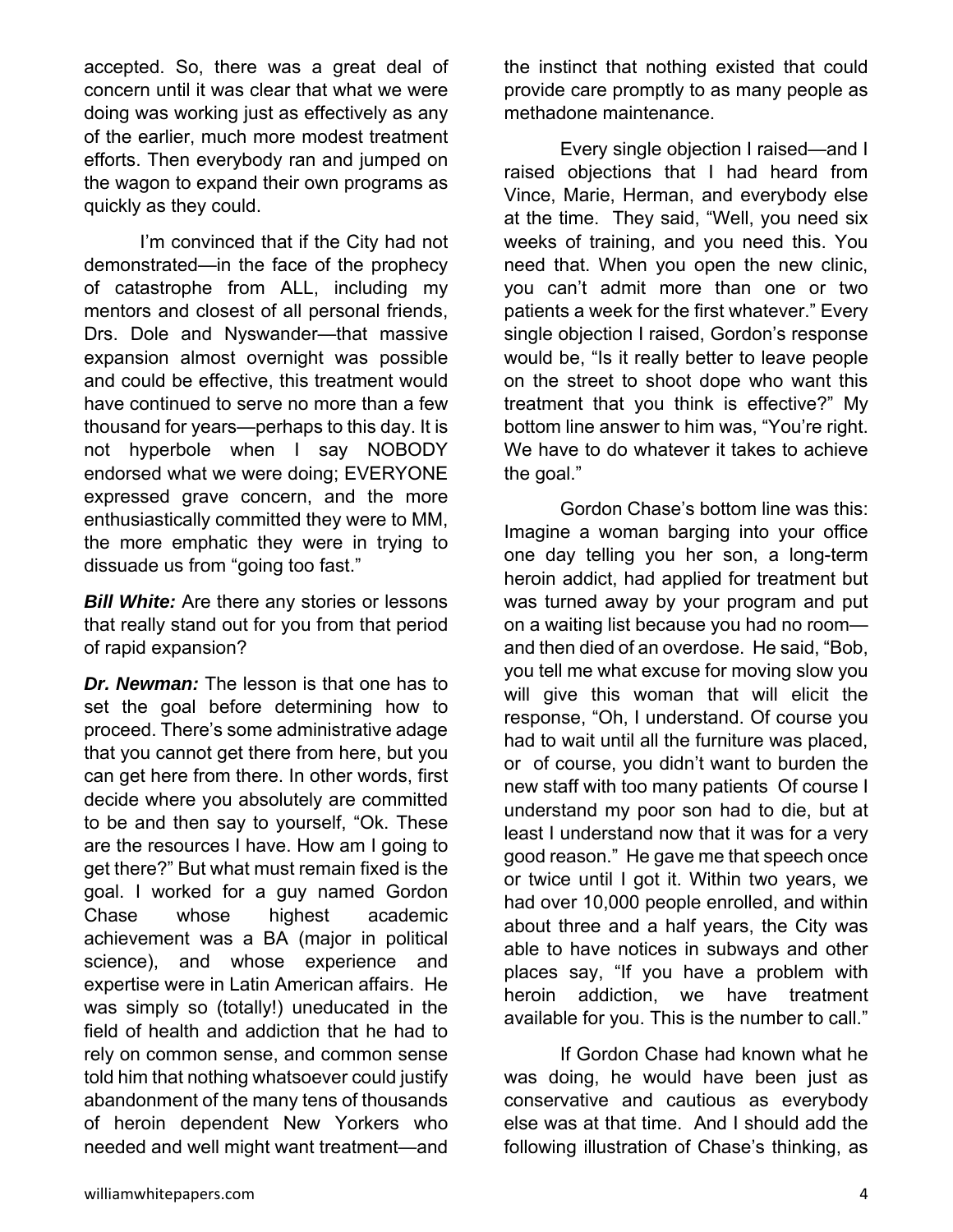a result of not being encumbered by too much knowledge. About three or four months into the planning and implementation of the methadone maintenance program, he called me in, and he said, "Bob, in addition to the methadone maintenance program, I want you to do something for me. I want you to create a very short-term ambulatory detox program." I said, "Listen. This is ridiculous. Detox doesn't accomplish anything. There's going to be almost 100% recidivism. Let me focus on expanding this large methadone program that ain't never been done before, that most people say can't be done. Don't bother me with this ridiculousness." He basically said, "Listen. No matter how fast you expand and even when you achieve the goal of treatment on demand with methadone, there will be heroin addicts who simply will not be willing at any particular moment to contemplate or to pursue a life without using heroin. For those people who want a one week or one month or indeterminate period of freedom from the need to shoot dope, the City has to be able to offer a short-term, absolutely-no conditions alternative, and that's what detox will provide."

 Basically, he ignored my protests, and said, "I promised to make you Mr. Methadone and make it possible for you to create the biggest methadone maintenance program, and now you're going to have to do this for me." I can say with absolutely no support, no understanding, no anything from anyone except "Are you out of your mind," we created the Ambulatory Detox Program of the City of New York. In its first 12 months of operation, we had almost 20,000 admissions. For three and a half years, it operated with between 20,000 and 22,000 admissions every year.

 The Detox Program was an important lesson that unfortunately has been ignored for 35 years, including by me because I haven't spoken about it until recently. One of the things that we discovered—and all these data are in a book that I prepared after the experience—was that of the patients admitted to the ambulatory detox program, some 60% had never before been in any previous long-term treatment, and this was a sample of admissions from 1974 when one could get drug-free and/or methadone maintenance treatment in a matter of weeks, so it was not due to a shortage of treatment availability. Even among those who claimed to have been addicted to opiates for 20 years or more, half of them had never ever been in long-term treatment. Chase's hypothesis that there were people who were willing to accept short-term detox but not willing at a particular moment to contemplate long-term abstinence was absolutely correct. The ambulatory detox program, to everybody's surprise, resulted in some 15% of those admissions asking for referral, accepting the referral, and within 30 days, showing up to begin treatment. And yet ambulatory detox as a freestanding, independent treatment essentially doesn't exist anymore anywhere in the country as far as I know. Gordon was right, but we've ignored this lesson.

*Bill White:* From what you've said, Gordon Chase is one of the unsung heroes of modern addiction treatment.

*Dr. Newman:* He is totally an unsung hero, and it was also heroic for John Lindsay to appoint him Health Services Administrator. That appointment was soundly vilified by the public health community and by the New York Academy of Medicine, but what Gordon Chase achieved has stood the test of time.

*Bill White:* I have heard that you actually operated a methadone clinic on a ferryboat during this expansion era. Could you share that story?

*Dr. Newman:* Creating the methadone clinic on a ferryboat was one of the highlights of my professional life. A meeting of a handful of methadone program directors was convened (in the board room of Beth Israel Medical Center) by the Drug Enforcement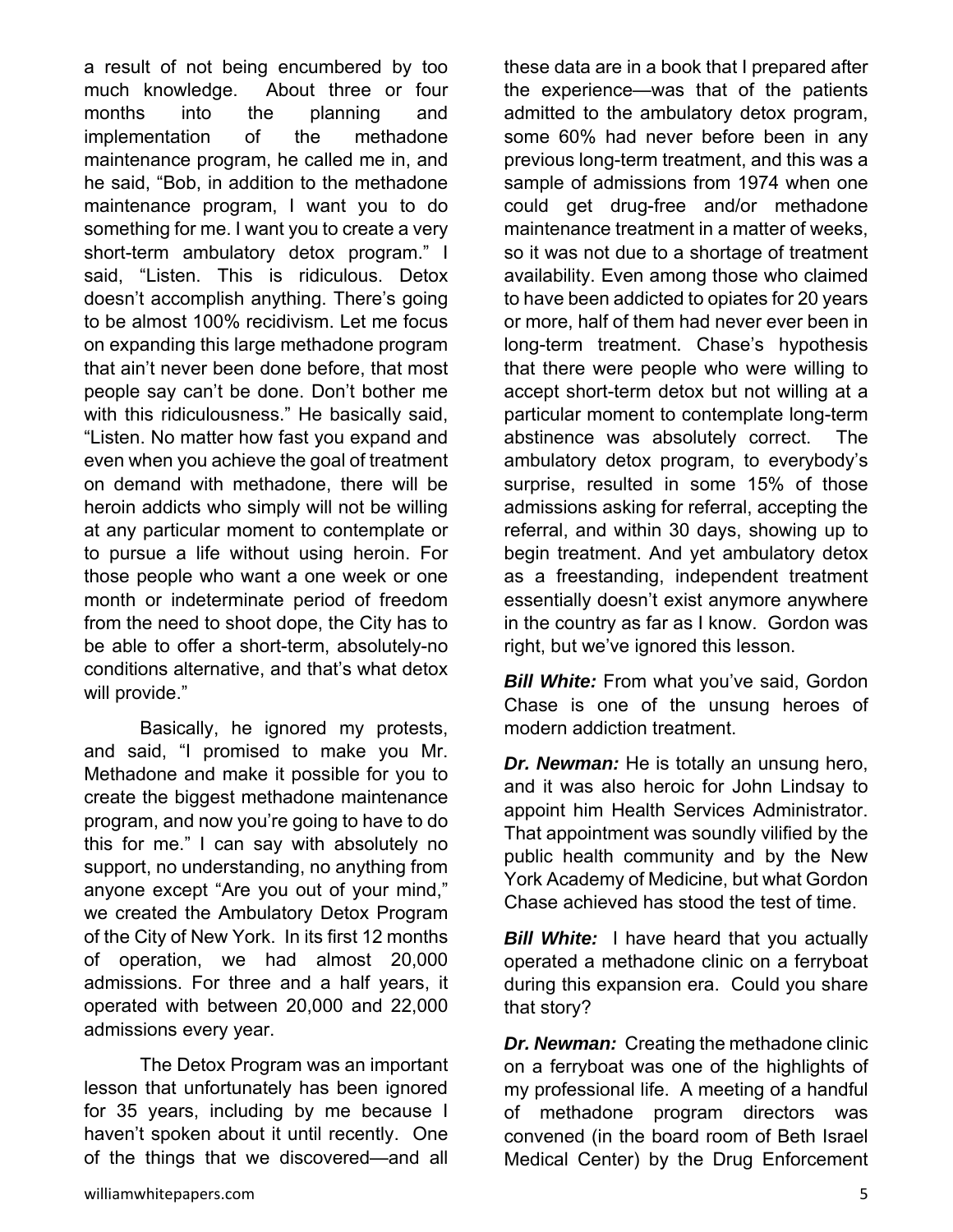Agency (different name then) and told in confidence that in a week they would close down a private methadone "mill" that allegedly was selling methadone dosages to several thousand people. We were asked to gear up to accept all who came in the hours/days after the clinic was shut down an extraordinary display of concern by the federal drug officials for the well-being of addicts!

 A great public relations fellow working with the City, Mike Blumenthal, was at the meeting and as we left, he told me: "I'll get the city to give you a ferryboat," and 48 hours later, a decommissioned Staten Island ferry was docked where the World Trade Center was later built. The unfortunate name of the boat—Gold Star Mother caused a major outcry by veterans' groups and others who said that treating addicts on a boat with that name disgraced the memory of fallen heroes and their loved ones. (Gold Star Mother was the designation of women who had lost sons in the First World War; they were given gold stars to display in their windows.) It also didn't help that "mother" was the street name at that time for the dealers who sold addicts heroin—hardly a good name for the provider of methadone!

 Two or three days later, the boat was towed from some ferry graveyard on Staten Island to Battery Park. The private clinic was closed as planned, and we accepted almost 500 patients the very first day. The City's program at that point had accepted its very first patient only 7 months earlier and already was treating several thousand patients. We subsequently did retention analysis and other studies, and those ferryboat patients did as well as all other patients.

 The experience prompted us to open large "holding units"—about 4 in all where we accepted thousands of patients from the waiting list with only modest "support" services. When the Trade Center construction began, the boat was towed to the West Village, and the community went nuts, but the boat remained with about 1,000 patients in all for about a year. Late fall 1971, after being moved to Greenwich Village, we had to provide heat, and the only way to do it was to start the engines and keep them going 24 hours a day.

 In the beginning, until the administration of Roosevelt Hospital kindly made its pharmacy available, I would keep about a week's worth of ferryboat methadone in my apartment. I'd deliver the methadone for the day each morning and bring all the unused methadone home at night—usually on the stroller that also held my 1-year-old son.

 Once, while the boat was still at Battery Park, I got a call at 2 or 3AM from the firehouse that was located right there asking if I owned a ferry and telling me the boat was sinking! The fresh water supply was provided to the bowels of the boat from a fire hydrant on the dock, and the connection within the boat had ruptured. The boat was half gone before the firemen noticed what was happening and turned off the water at the hydrant. Exciting times. Great times!! And clear demonstration that nothing prevents massive overnight expansion of effective treatment when there's a will to do so. And yet today, waiting lists exist in many cities in the US, Canada, and around the world—people forced to wait years! Inexcusable!

#### **The Narcotics Register**

**Bill White:** For two years, 1972-1974, you served as Director of the New York City Narcotics Register. What exactly was the Narcotics Register, and what did it teach us as a field about narcotic addiction?

*Dr. Newman:* I think we learned a lot of things. After I had taken over the methadone program, I heard that there was something called a narcotic register. I had absolutely no idea what it was. Basically, it was a room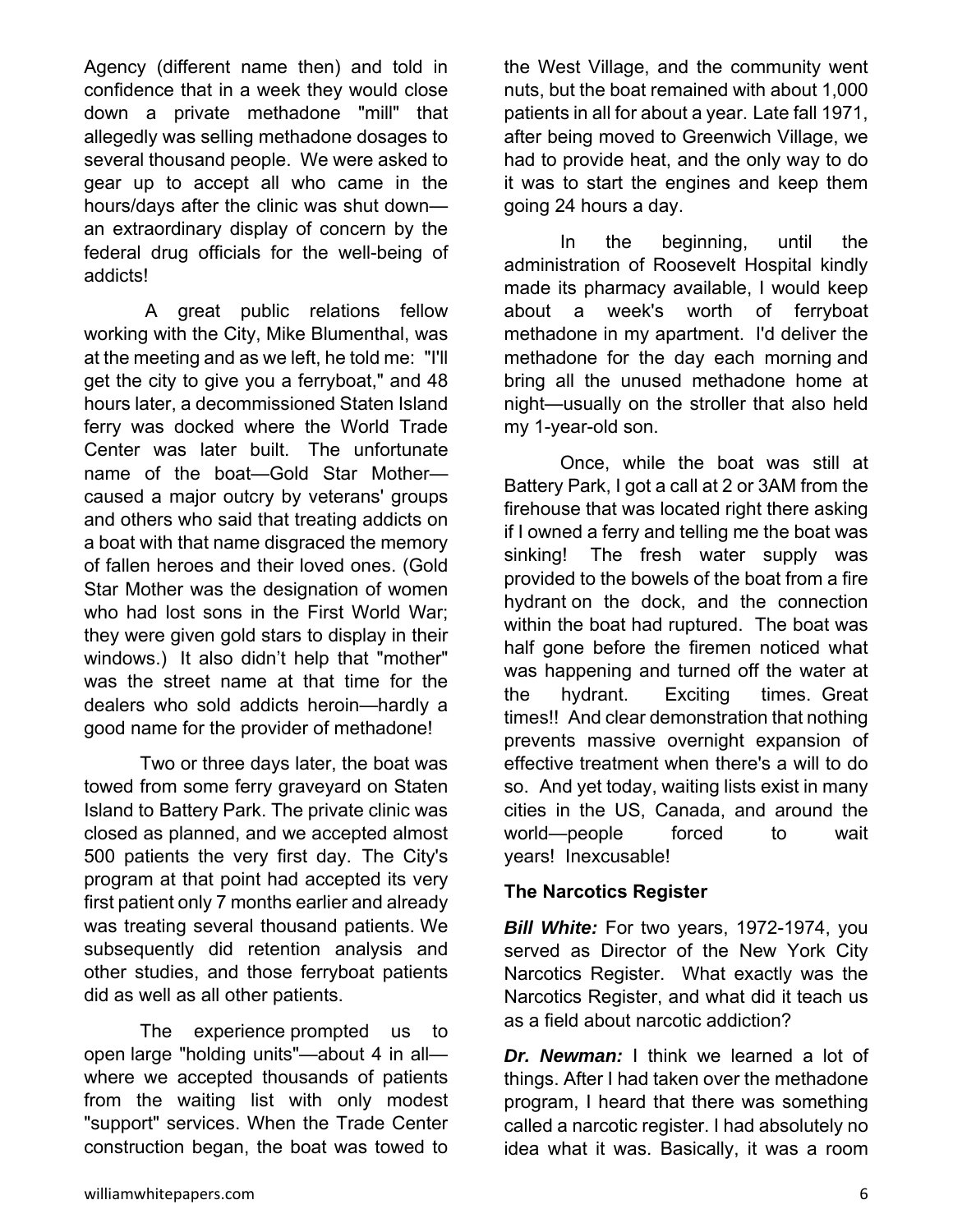literally filled with shoeboxes containing these paper reports. There was virtually nothing you could do with the information. One of my key staff members, Margot Cates, somehow managed to put some 150,000 reports onto a computer-analyzable database from which we generated some wonderful reports. We were able to generate some reasonable estimates of the magnitude of the heroin addiction problem in New York City. We did some follow-up studies, reports to the registry before applying for treatment, while on the waiting list for treatment, after admission to treatment, and after discharge from treatment. Absolutely fascinating.

 The ultimate lesson for me was that nobody gives the least bit of a damn about data. Data have rarely if ever persuaded anyone to change their view of anything. The last thing I did before leaving city government was to successfully convince the newly appointed Commissioner of Health, Dr. J. Lowell Bellin, to let me destroy the narcotics registry and wipe out the database. I was concerned that the data could be misused and even more convinced that it offered little benefit. And we got rid of it. I tell you there were some researchers who acted like I just crucified the Lord and hung him up on the cross. They were just beside themselves. I had zero regrets, and I still have zero regrets.

#### **Bill White:** When did the registry end?

*Dr. Newman:* It must have ended the last week or two that I was in office, which would have been December of 1974. There are a number of studies that were published, and I've got a number of studies utilizing the registry in my book on methadone treatment. The irony is within three months of telling Lowell Bellin that he ought to eliminate the New York narcotics registry, I was doing a consultancy in Hong Kong, and they had a registry, which was just about as useless as the New York City registry when I took it

over. I told the people in Hong Kong, "Listen. My advice is you probably should get rid of it all together, but if you want to have a registry, then the person you should have come here and create it is this brilliant Swedish Jewish fellow, Bent Werbel, who created the New York City computer-based registry." They said, "It's a deal," and they hired this fellow, and he spent the next year in Hong Kong creating a registry that's been functioning ever since. (I was recently reminded that, at my recommendation, funding for Mr. Werbel's consultancy to Hong Kong was provided by Mathea Falco, at that time the Assistant Secretary of State for addiction matters.) Every three to six months, they issue a report. They send me a copy faithfully, and it's extremely useful. As far as I know, there's never been a breach of confidentiality. The government uses it for planning purposes. Do I have misgivings about it? Yeah, but I have no regrets about having helped them create it.

#### **Distinguishing Features and Misconceptions about MM**

*Bill White:* At the time you began your work in methadone treatment, there was extreme pessimism about the treatment of opiate addiction going back almost a century. What do you think distinguished and continues to distinguish methadone maintenance from other treatments before and subsequent to its introduction?

*Dr. Newman:* What distinguished MM was giving up the notion that addiction is a condition that can be cured, and recognizing it as a chronic condition characterized by a very high post-treatment relapse rate. It's that recognition that I think turned things around, and it was Vince and Marie and nobody else who had the wisdom to say, "Listen. We have now had 22 long-term hardcore recidivist heroin addicts who have been on our research unit at Rockefeller Institute. We have put them on methadone doses and increased the dosage, and we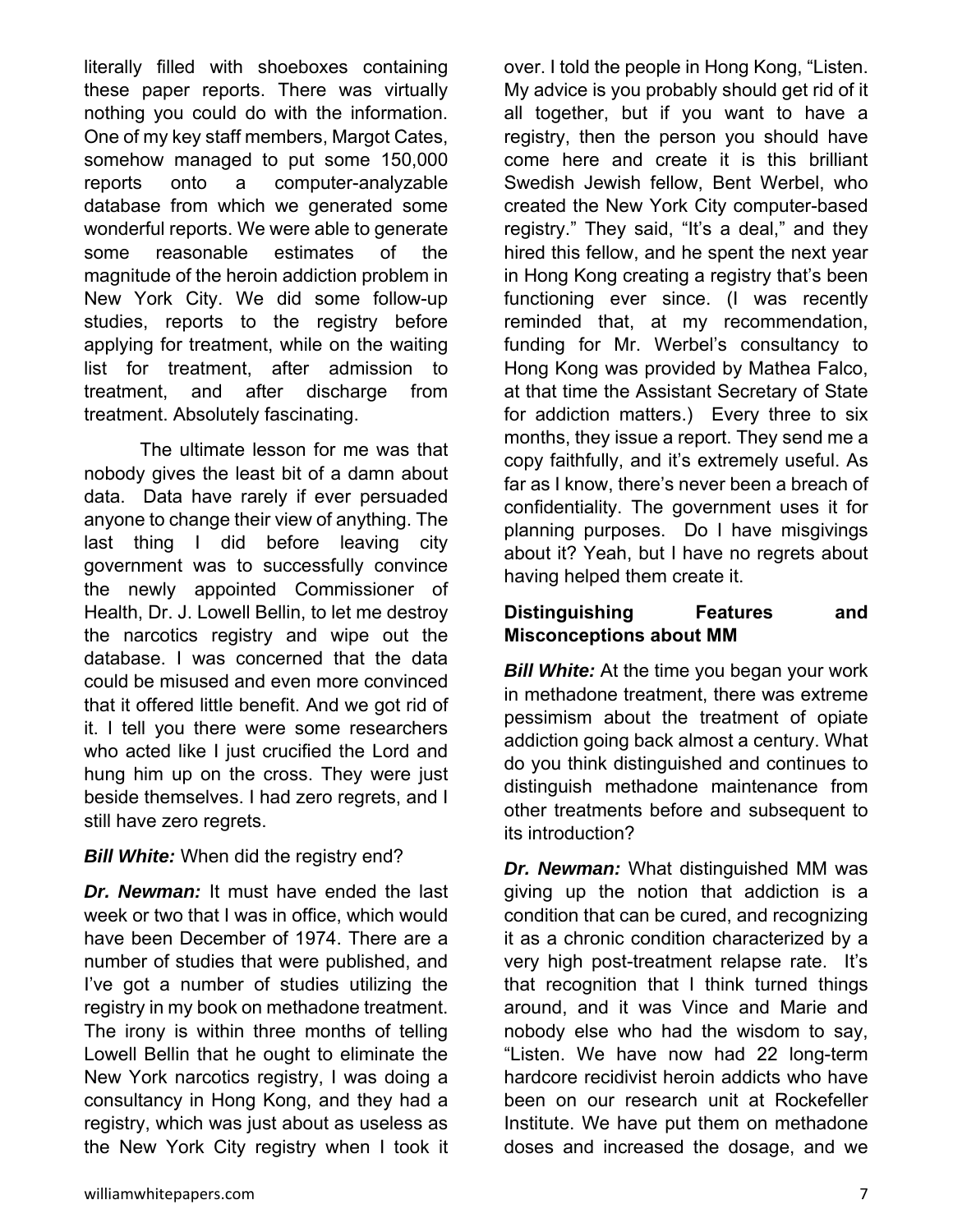have seen a remarkable transformation. Some have asked to be excused from the ward so they can pursue a job that they've heard of or pursue education or whatever." They said, "We've got something that seems to be effective in turning lives around. Let's see if it works on a larger scale."

 Everyone else was saying—and to this day, most people still say—"Yeah, so these people are doing well, but what would happen if you stopped the methadone?" Vince and Marie never went there. They did not speak about lifelong methadone; they did not speak of optimal duration of treatment. They did not speak of optimal dosage. They simply had a very pragmatic, evidencebased view of a problem that kills people, destroys lives, destroys community, whose adverse effects can be reversed in most patients who volunteer for this treatment, and that's as far as they left it. They said, "Let's see how it works in real life in a clinical setting."

 They understood that opioid addiction was not a problem of willpower that "just say no" could cure. Unfortunately, to this day, you talk about methadone treatment and even people who accept it ask, "Just one question: how many people can get off this stuff?" You say, "It's like the use of insulin in diabetes or any other treatment for any chronic illness that you're unable to cure: when treatment stops, you've got to expect relapse." A distressingly large number of very well-intentioned, thoughtful, smart people respond with, "But if the condition is still there and if you stop treatment after 2 years or 20 years, and the same likelihood of relapse persists, Dr. Newman, what have you accomplished?"

 I have to tell you, I hear this to this day, and I hear it around the world. If you try to explain such thinking to an 11-year-old, I think the 11-year-old would say, "Gee, I already knew all you adults were crazy. It just doesn't make any sense." The key is to accept addiction—and opiate addiction is the only thing I profess to know anything about as a condition that we do not know how to cure. The defining characteristic of this condition is not dependence, nor use; it's the likelihood of relapse after abstinence is achieved. That is what defines the condition. Anybody can achieve abstinence. Lock up a long-term hardcore addict in a closet for a week, and you'll have achieved abstinence. The disease or the condition is defined by the fact that relapse is the rule rather than the exception. Unfortunately, people just can't accept that even though in the alcoholism arena, this same idea is the bedrock of AA. You tell an AA advocate zealot, "My uncle used to be an alcoholic," they'll stop you right there. They'll say, "You don't understand. There's no such thing as 'used to be an alcoholic.'" "Ok, he used to be a heavy drinker until the last 15 years. He's been totally abstinent. Surely he can stop going to AA meetings without risking relapse?" The answer is, "Absolutely not; that person is as much an alcoholic today after 15 years of total abstinence as he was 15 years ago when he was drunk out of his mind every day." That fundamental bedrock of AA philosophy people have not been able to transfer to the field of narcotic addiction. It's tough to understand.

*Bill White:* What do you think are the greatest misconceptions about methadone treatment among addiction professionals, the public, and policymakers?

**Dr. Newman:** I think it's the notion that all we're doing is substituting one drug for another—substituting an illicit high with a legal high. As early as around 1970, a fellow named Dobbs, a physician working in a methadone program in Washington, wrote a paper—I think it was in *JAMA*—in which he attributed whatever success methadone had to the charisma of Marie Nyswander. As somebody who would never sell Marie's charisma short, that clearly was not the case. He said we were replacing an illegal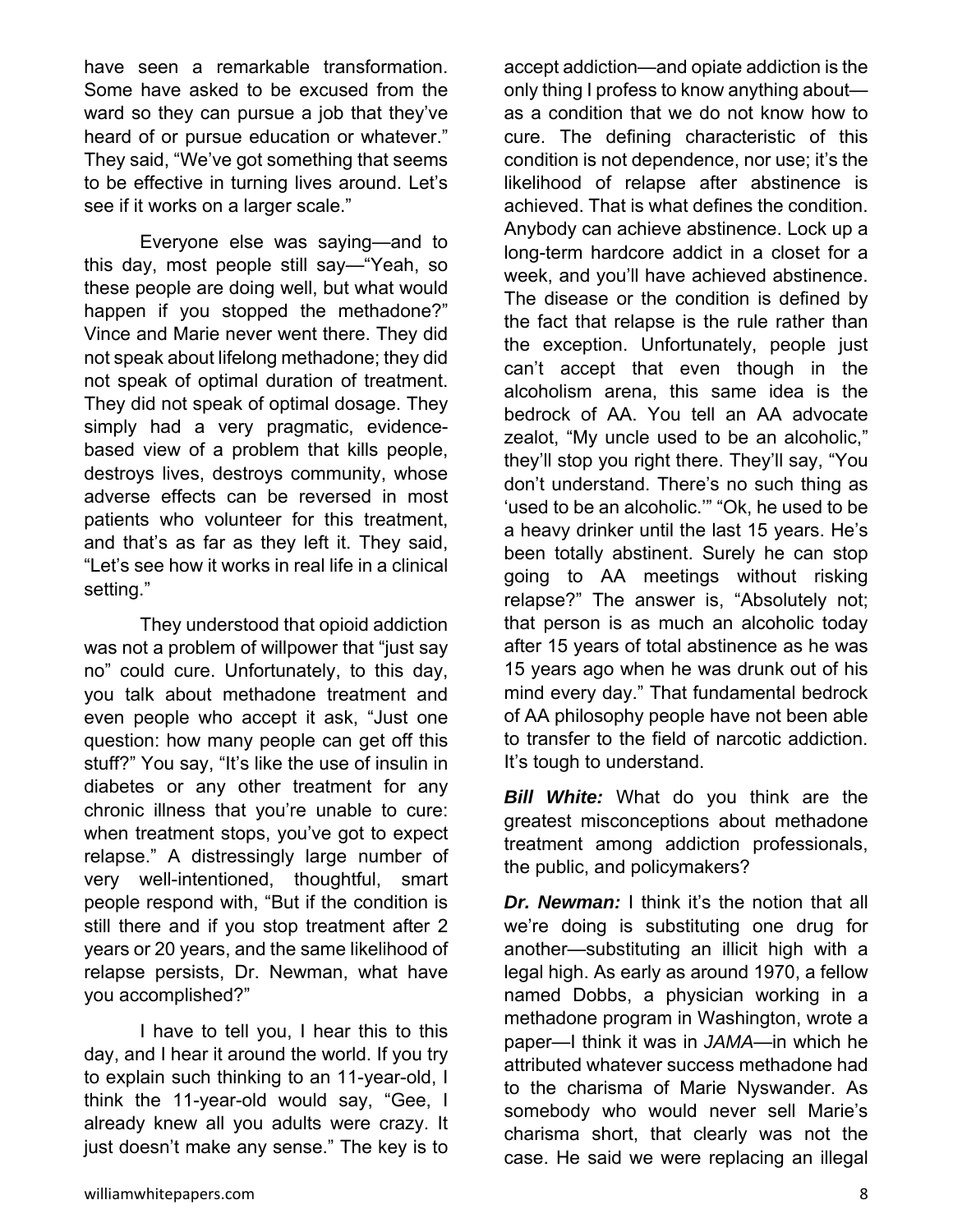euphorigenic substance with a legal euphorigenic substance. My comment then and now, especially in America where billions of dollars are spent on medications for no other reason than the claim (and the hope) that they make you feel better (Zoloft, Prozac, Viagra), is, "What else is new? What do any of these substances cure? Nothing!"

 If it were in fact true that methadone maintenance produces euphoria, the answer would be, "So what?" But the irony is it doesn't! This has been absolutely, unequivocally demonstrated; tolerance develops! Every second-year medical student who has observed the effort to continue to provide opiate analgesia to a terminally ill cancer patient knows tolerance develops. It develops to the analgesic effect. It develops to the pupillary constriction effect. It develops to the nausea and vomiting, and it develops to the euphoria. People think methadone is a way to coddle addicts, give up on the problem of addiction, and pass up the opportunity to get people clean and keep them clean. That view is contradicted by every credible study that has ever been done in the field of addiction.

*Bill White:* Do you attribute these kinds of misconceptions to the stigma that continues to be attached to methadone?

*Dr. Newman:* I think so. People have totally forgotten what methadone is all about. What they know is they sure as hell don't want it in their backyard. The view is that if the government wants to provide dope to junkies, good luck, and if it helps reduce crime, so much the better. But whatever you do to those junkies, you're not going to do it on my block.

 Opposition to methadone is not like the abortion debate, where some people will lay down their lives to prevent abortion occurring anywhere in the world. With methadone maintenance, if you provide it over in Brooklyn, nobody in Queens or Staten Island or Manhattan is going to give

the least bit of a damn about it or argue against it—unless maybe it's because they resent their taxpayer money supporting it. There is a pervasive perception, defying all the scientific evidence, that methadone is just bad, and a poor, second best substitute for what we should really be doing with and for people who are opioid dependent.

 Just in the last few months, I've started to collect examples of this view from fields that have absolutely nothing to do with addiction. *The Economic Times of London* recently said some particular fiscal policy "is a methadone approach to the financial ills of the stock market." This reflects the image of methadone as a second-best treatment choice. It's so ironic that those who know the science—including WHO, UN, NIDA, CSAT, and SAMHSA—refer to methadone maintenance as the gold standard of treatment for opioid dependence. They don't say, "If all else fails,…" What we know today from decades of scientific studies and clinical experience is that nothing is more effective in the treatment of opiate dependence than opiate substitution with methadone or buprenorphine.

 Stigma is the cause of the negative reaction elicited when people hear the word methadone. So, yeah, whether it's a housing company official, an employment agency person, or a doctor or nurse, you've got problems if it's known you are a methadone patient. If somebody walks into an emergency room and says, "I've got this God-awful pain in my stomach, and by the way, Doctor, you should know I've been on 110 milligrams of methadone per day for the past five years," the likelihood of good, quality, compassionate care for that condition is going to be much less than for the person who walks in and is not known to be a methadone patient.

**Bill White:** You once shared with Lisa Torres and myself that you thought some of the greatest stigmatization of methadone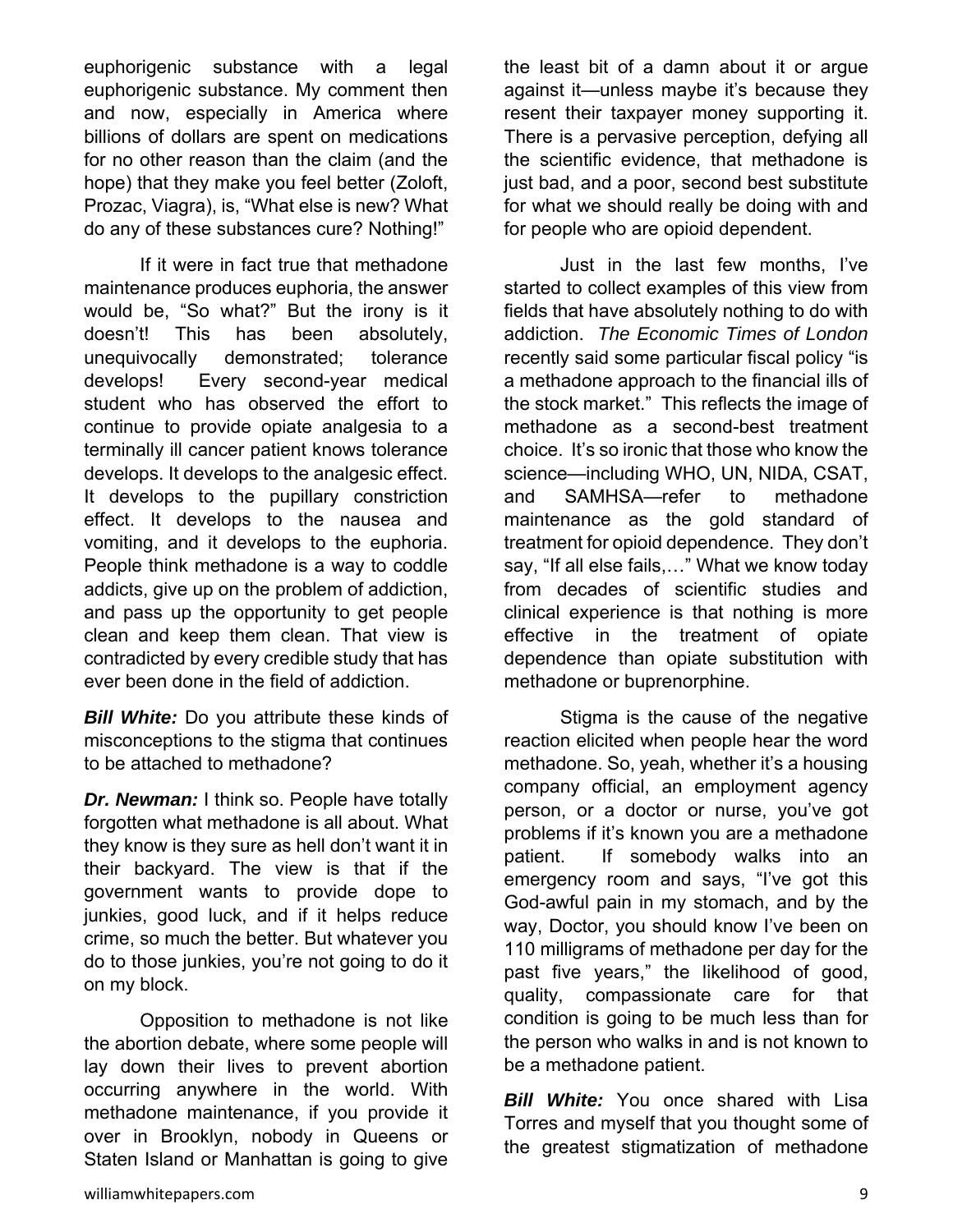treatment was actually shared and reinforced by providers of methadone treatment. Could you elaborate on that idea?

*Dr. Newman:* It's a very painful conclusion that I came to almost from the very beginning. The professional status of methadone treatment has suffered in significant part due to the horrendously unprofessional attitudes and practices of the staff that provide this treatment (clearly, there are exceptions!); in many instances, they reflect hostility towards patients and treatment that is even greater than exists in the community at large. No one needs more education in how to treat the condition and the patients than some providers of MM. They are the ones who are often punitive; who place dosage ceilings that are known to be a potential death sentence; who demand that all patients, forever, piss into a cup under direct observation of staff; who punish patients for showing signs of the condition being treated—drug use—by lowering (!!) their methadone dosage and ultimately "terminating" them. Providers have proudly published papers describing how they dealt with unemployment among their patients (perhaps aiming for greater rate of "recovery"?) by giving the unemployed a couple of months to find a job, and if they failed, throwing them out of treatment. The providers in many programs pressure patients into "tapering" when they believe it's time to "discard the crutch" of methadone. And it's the provider community, overwhelmingly, that is prepared to fight to the death so-called "interim" methadone as an alternative to abandonment for the huge proportion of dependent individuals who want and need help but can't get it and/or can't afford it and/or don't want it in a "comprehensive" program.

**Bill White:** I'd be very interested in hearing your thoughts on the evolution of methadone treatment over the course of your career.

*Dr.* Newman: I'm afraid that the hostility toward it has grown. I think the vested interest in keeping methadone treatment a monopoly service that is the exclusive property of a small handful of providers has persisted and become even more solidly entrenched than ever before. Ironically, the fiercest opponents of allowing a new proposed clinic to open have often been other providers of treatment. Of course to the methadone providers in the early '70s, that's not news because the drug-free programs of that era were the fiercest opponents of methadone treatment. You would think that they would say, "Hey listen, we're here to take care of a problem; we have limited capacity, and there are other types of treatment that some may prefer." But that's never been the case, although the leaders of drug-free treatment have figured out that the existence of methadone maintenance is not a threat to them.

 The current providers of methadone include some spectacularly wonderful methadone treatment programs, but there are also other methadone treatment providers who do want to maintain the status quo and restrict availability and maintain total control over the lives of their patients. They have total control, and they like that. I think that's very sad. The power of the methadone maintenance provider over its patients is absolute under the current system.

#### **Access to Methadone Treatment**

**Bill White:** What are your thoughts about increasing access to methadone treatment?

*Dr. Newman:* In your writings, you have called for increasing "attraction, access, and early engagement." It sounds like motherhood and apple pie (or at least, apple pie!) to say earlier intervention leads to better results. When it comes to opiate dependence, however, I'm not sure there's any evidence that this could work in the current environment. "Outreach teams"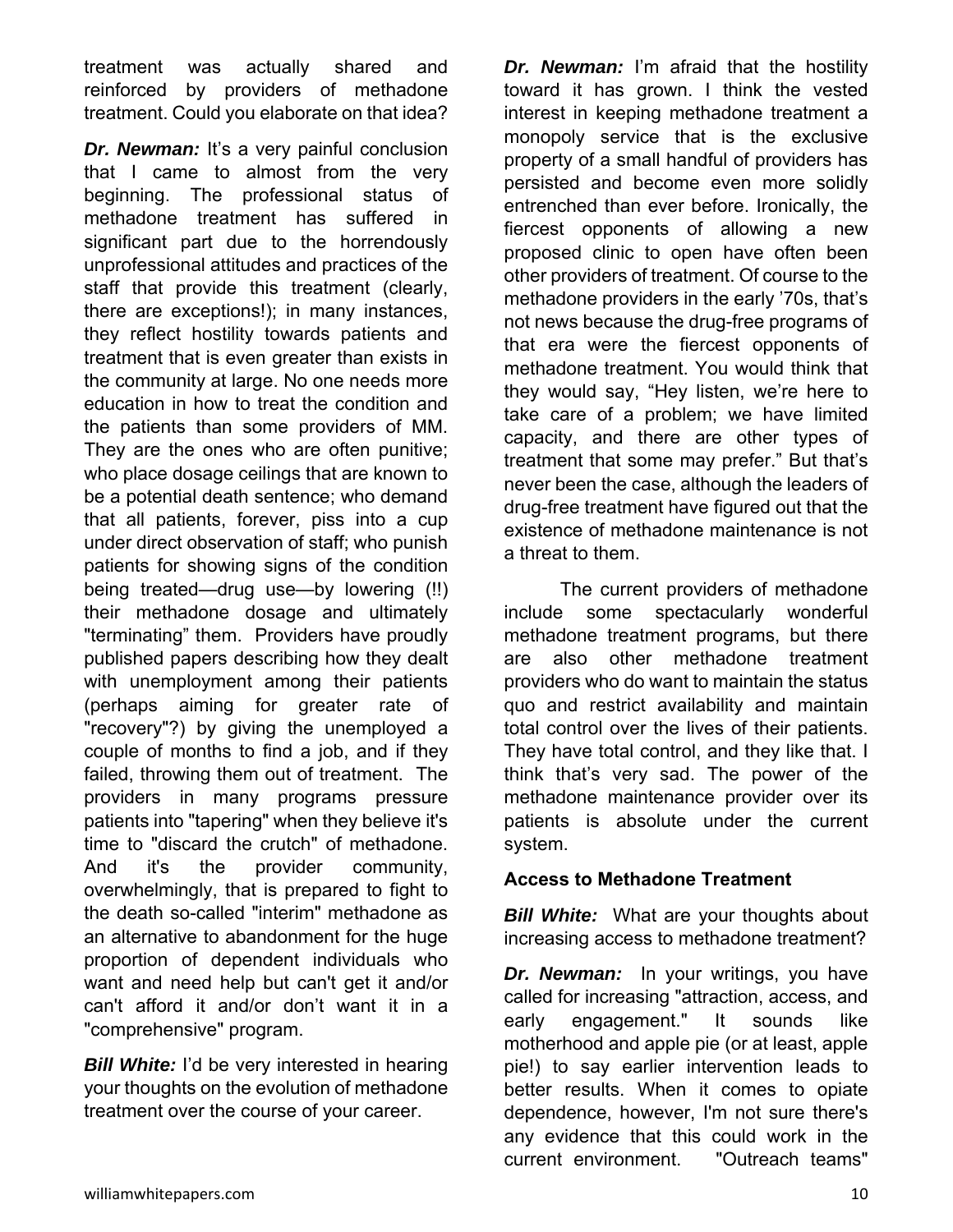probably would be super, but for starters, one could do "outreach" for virtually no cost, with essentially no personnel or space requirements, and with implementation literally overnight. Just place prominent signs in every ER and ambulatory care center simply saying: "dependence on narcotics is a medical problem for which effective treatment is available . . . . ask the staff for a referral." Or you could post a list of treatment facilities anywhere and everywhere! Think of the phenomenal (and wonderful) radio, TV, and subway ads of the New York City Health Department to encourage people to takes steps to get help with smoking cessation—including the offer of free products that "substitute" noninhalation routes of nicotine delivery. For opiate dependence: zilch! If there were such outreach efforts, the available "slots" under the current system would be used up in days, if not hours.

*Bill White:* Do you think we'll see a day when methadone maintenance will be mainstreamed into office-based treatment?

*Dr. Newman:* I hope so. I have to say that the current so-called mainstreaming that is represented by medical maintenance is very nice for the few people who have it but is almost meaningless in the grand scheme of things. The patients who are given this privilege of getting their once a month pickup from a physician in a non-program setting must remain on the caseload of and the clear responsibility of the treatment program. The physician is allowed to provide methadone only as an agent of the program. Very few programs permit medical maintenance anyway. I am hopeful this will change. The hope that I have is that other medical disciplines for which addiction really doesn't hold any particular interest will realize that if you want to optimally treat an opiate dependent patient for any medical disorder, there is no way that you can achieve your professional therapeutic aims if you ignore the opiate dependence. I think physicians

will realize that the practice of their specialty field cannot be segregated from addictionrelated problems. My bottom line hope is that the medical profession and the community ultimately accept addiction like any other chronic medical problem and accept the methadone maintenance patient as they accept other patients needing medical care.

*Bill White:* Do you think the monopoly of the clinic system in the US has slowed the elevation of the quality of treatment for methadone patients?

*Dr. Newman:* I think it certainly slowed the availability of treatment, and it has most definitely slowed, essentially stopped, the mainstreaming of this form of medicine. Who are the experts in methadone maintenance treatment? Who are the experts in treating addiction? It's the providers who today have a monopoly on methadone maintenance. Who are the fiercest opponents of mainstreaming methadone and letting office-based practitioners prescribe the stuff? It's the people who own the monopoly today. So, who is supposed to speak for the officebased practitioner who wants to address this problem in her or his patients, assuming there are such practitioners? And surely there are some. Who is going to say, "Well, listen, let's figure out how to do this. Of course it's possible. It's not only possible, it's highly desirable because you're going to get much better control of the epilepsy, of the hypertension, or the coronary artery disease." How can you treat a patient with hypertension—severe, potentially lethal hypertension? How can you treat that patient who is an opiate-dependant individual even under circumstances where the person is lucky enough to be receiving methadone treatment at some other facility? If the patient is not in treatment somewhere else, you're not going to be able to do it at all. But of course, when you have specialty societies like the American Society of Addiction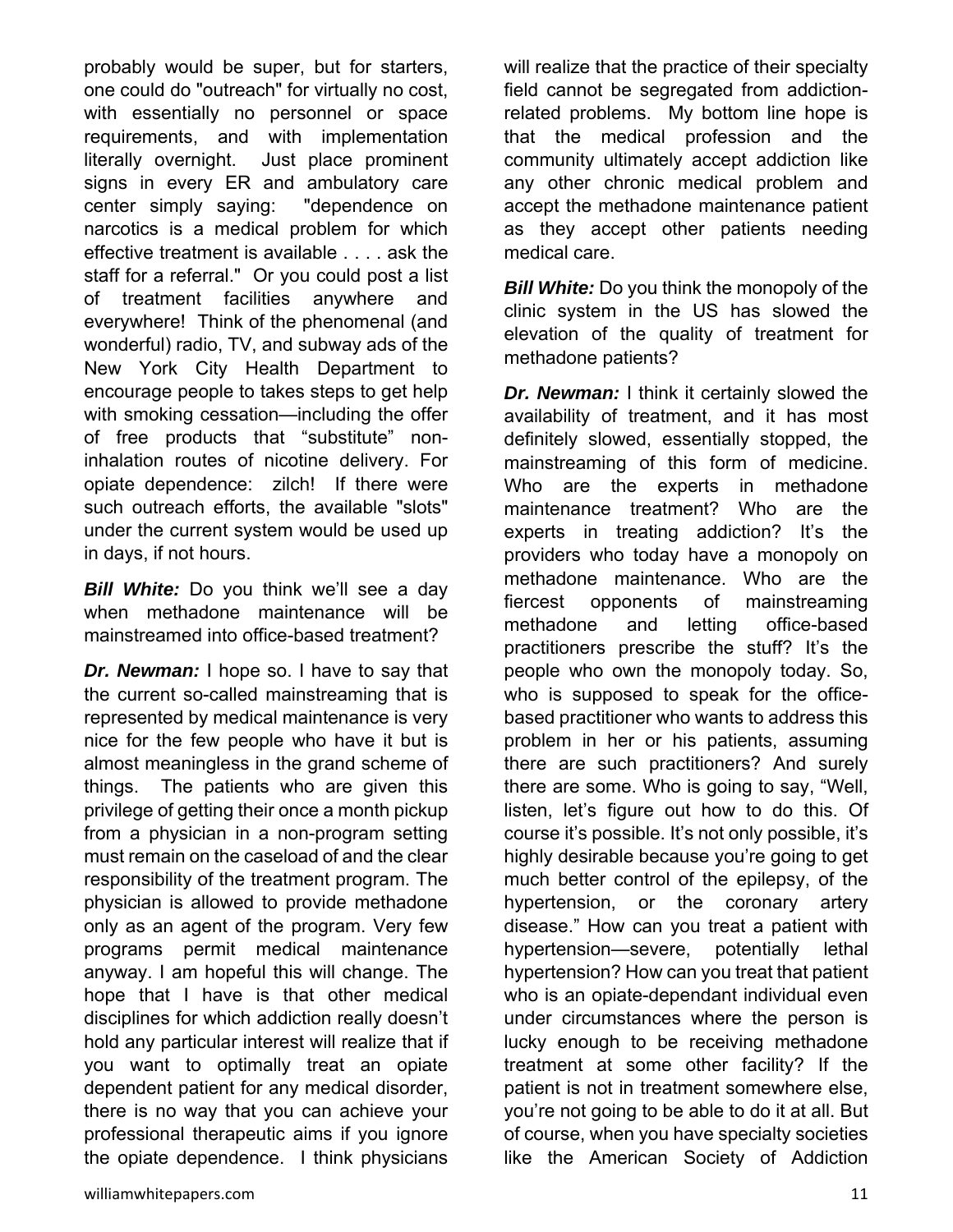Medicine, it makes it that much more difficult to foster the notion that this is a condition that all physicians should be treating within the limits of their training. It's terrific that we have specialists, but I've never heard of an endocrinology association or society, or an endocrinologist as an individual, say, "Gee, it's really appalling that those family practitioners are prescribing insulin to diabetics."

### **Criteria for Evaluating Methadone Maintenance**

*Bill White:* What criteria should be used to evaluate methadone maintenance?

*Dr. Newman:* Whenever the evaluation of addiction treatment is viewed in a way that would be unthinkable for other medical conditions, I think it should make people stop and say, "Hey, what justifies this unique, unprecedented orientation?" One aspect of measuring success in methadone treatment—an aspect that is a prerequisite for continued treatment in many programs is abstinence from all illicit drugs. There are programs in America that terminate patients if they have evidence that cannabis has been used. Whoever heard of a patient who is in long-term treatment for hypertension, diabetes, asthma, or glaucoma where the doctor says, "Oh, listen, just by happenstance, we happened to do a urine toxicology. It was really by mistake, but we see you've got cannabis in your urine. We don't allow that, and if we ever have evidence of you using cannabis again, we're going to terminate your renal dialysis or your hypertension treatment." Drug use is the reason to provide addiction treatment, not end it. In many programs, methadone maintenance patients whose urine demonstrates use of heroin are given a few chances, and then they're thrown out of treatment. It's completely ridiculous.

 Any time the efficacy of methadone is being discussed, the question invariably rises in countries throughout the world, "Dr.

Newman, it all sounds great, and we're for it, but tell me, how many people achieve and maintain abstinence without methadone? What's the success, the long-term success?" "You mean long-term in terms of being able to keep a job, employment, family, and so on for 10 years?" "No. After treatment ends, what's the success?" Whoever heard of evaluating treatment like that? It's like evaluating the success or the effectiveness of birth control pills by measuring the number of pregnancies that occur in the 12 months after the pills are discontinued. It's laughable, but that's exactly what people do with regard to methadone maintenance treatment.

#### **Isolation of the MM Patient**

*Bill White:* Do you think the resulting isolation of methadone patients has contributed to the stigma attached to their treatment?

*Dr. Newman:* Absolutely. It's a self-fulfilling prophecy. The fact that the stigma is there leaves methadone patients, especially those who can "pass"—who look and act normal, healthy, and give no indication of being junkies according to the popular stereotype—those individuals are going to be unlikely to say, "Hey, doc, or hey, nurse, I think you should know I'm on 120 milligrams of methadone." They hope and pray nobody finds out about that because they know the stigma exists. They're not going to tell their boss if they can possibly avoid it. They're not going to tell the housing project manager if they can possibly avoid it. They're not going to tell the emergency room doctor when they come in with a broken ankle. The patients recognize the stigma.

 The tragedy is that methadone patients share that negative bias to a large extent. Patients are part of the general community and often share the biases of the community. And they consider methadone treatment as something negative. That's why there is tremendous pressure on the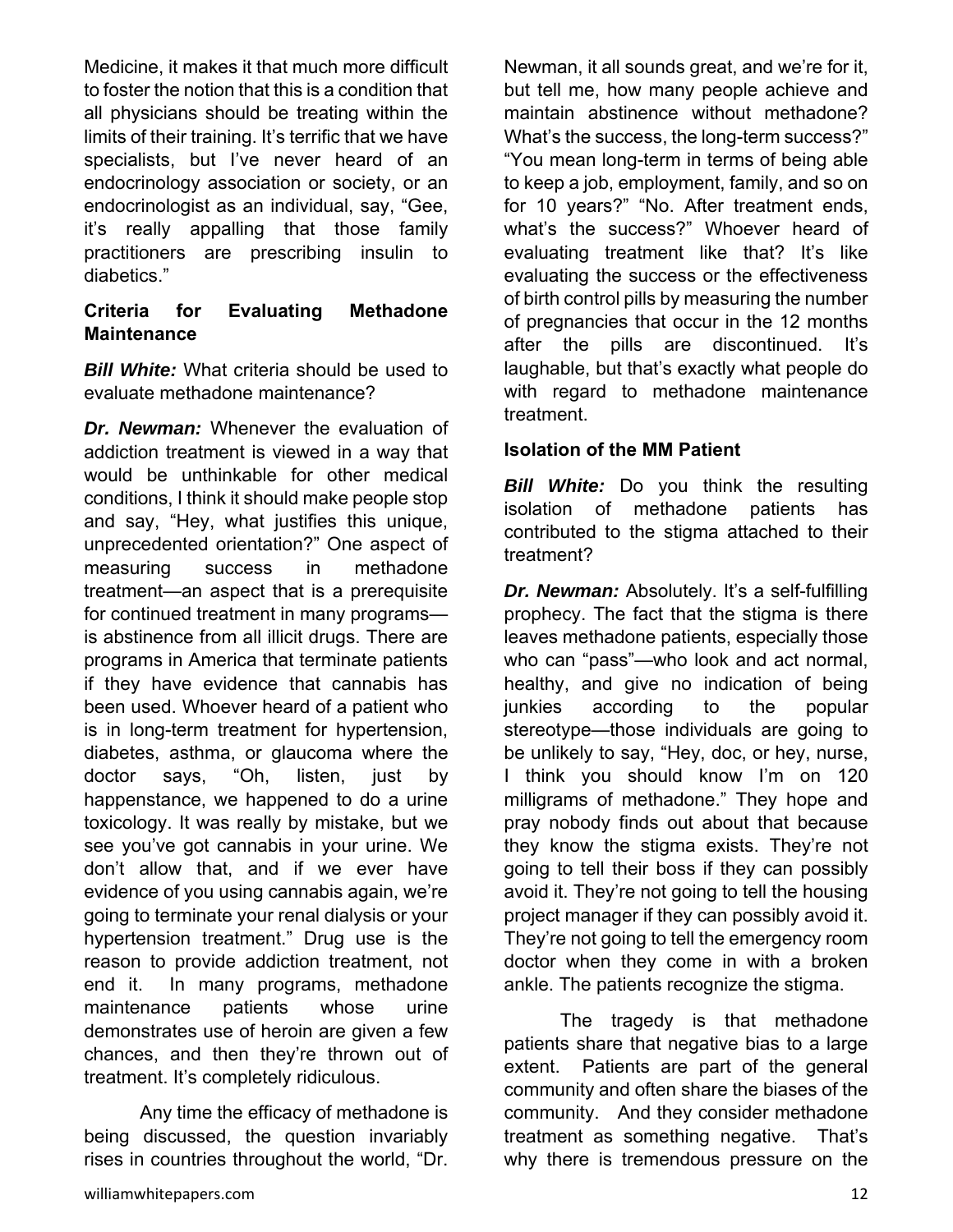part of most patients to pursue detoxification. The ethical physician and counselors who say, "Listen, we'll help you achieve whatever your goals are, but first, we want you to understand—we want to ensure there is informed consent related to this decision. We want to make clear to you that while we will provide every support, you're always welcome to come back. We'll never turn our back on you. If you detoxify from methadone, first of all, you have a better than 50 percent chance of relapsing to heroin use or illicit drug use. You should also know, especially in the first few weeks following detoxification, that you have five, six, ten times greater likelihood of dying than you would if you stay on methadone." I don't think that that discussion occurs. So, patients act on the stigma. They also are quick to pick up on the stigma that exists among staff—stigma that may be expressed by those who would say, "Oh, thank heaven, you're finally mature enough and well enough to consider giving up that crutch. Let's figure out a great taper schedule." Patients perceive such attitudes and internalize self-hate related to their addiction status and their status as a methadone patient.

#### **Stigma and Abstinence Orientation**

*Bill White:* Could you elaborate on what you perceive as the harmful consequences of stigma and the abstinence orientation in methadone treatment?

*Dr. Newman:* I could write a book on that question. I think the greatest and most tragic consequence of that orientation is that it basically leaves staff and even more tragically, patients, fixated on detoxification from methadone and achievement of abstinence as the ultimate criterion of treatment success. This is absolutely fine for those who want it if they know precisely what the risks are. The risk has been clear and consistent for over 40 years of clinical practice and research: relapse following methadone treatment cessation is the rule

rather than the exception. Yet the negative orientation regarding maintenance treatment with methadone—too early to tell for buprenorphine—leaves staff to push and patients to request detoxification without sufficient understanding of the fact that relapse, with all of its horrendous consequences, including death, is more likely than not. That's the biggest problem.

*Bill White:* You have also noted—I think in your 1987 *New England Journal of Medicine* article—the direct relationship between the amount of methadone being prescribed and the duration of participation in methadone and the disdain with which patients were perceived. Do you still feel that that is the case?

**Dr. Newman:** I do. When critics, including patients and staff, get beyond their general revulsion concerning the provision of methadone maintenance to the point where they can focus on dosage, there is a clear sentiment that the higher the dosage, the greater the revulsion toward methadone treatment, and the more one can get the dosage down, the better medically, psychologically, morally, and socially off the patient is. That's just nonsense. Dosages should be determined like in any other field of medicine, based on what the patient is responding well to. There's no moral judgment as to how much penicillin one uses to treat gonorrhea, and there shouldn't be any moral judgment as to how much methadone a patient is receiving if the result is satisfactory.

*Bill White:* There seems to be this paradox that the longer someone is on methadone and the better they're doing, the greater the stigma attached to their treatment and the greater the pressure to end it.

*Dr. Newman:* I tend to focus so much on the general stigma that's associated with anybody who's receiving methadone, but you're right. I'll give you a case in point. Some 40 years ago, I had somebody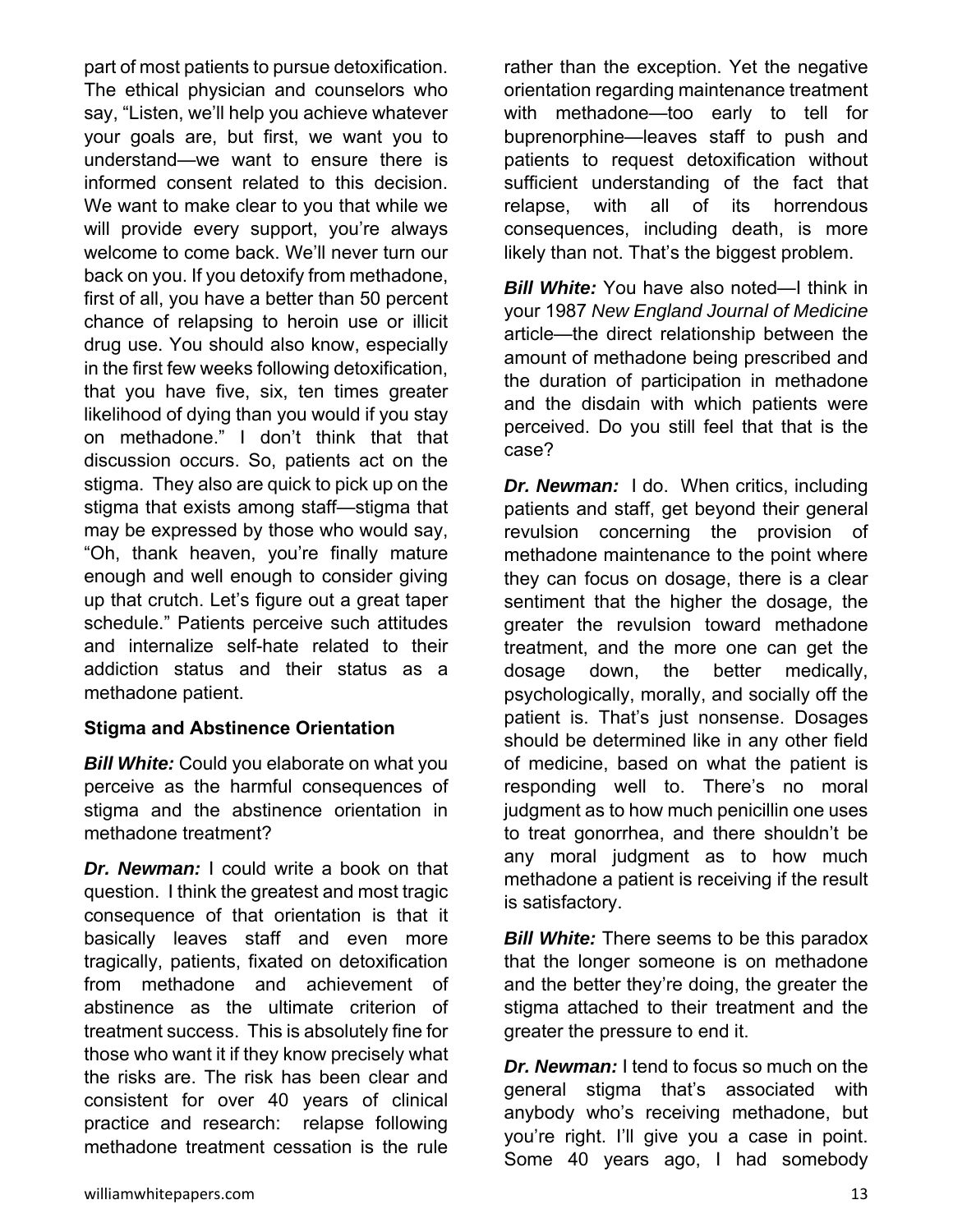working with me in the city methadone program. He was a wonderful fellow who had completed his Bachelor's degree and gone to night school and gotten his law degree and passed the Bar. All the while, he was a methadone maintenance patient. He and I went to see a judge in Staten Island who was demanding that people get off methadone as a prerequisite for probation or parole. We went to see him so that this lawyer staff member of mine could tell this judge of his accomplishments and that he was able to do it all while he was on methadone. I'll never forget the judge's response. He said, "You are even more despicable in my eyes than the average methadone patient. If you were my son, I would disown you because you have demonstrated that you have the capacity to be successful and you have willpower, and yet you continue to take that methadone as a drug substitute." That's an example of where somebody, precisely because he was successful, was particularly vilified by this judge.

*Bill White:* I'm wondering how patients treated with methadone respond to similar family attitudes toward their treatment.

*Dr. Newman:* It must be terribly, terribly frustrating—especially for the more successful patients. In many cases, they cannot tell their employer. In many cases, they cannot tell their families. When they have told their families, very often the stigma leads the husband, wife, parents, children, or other family members to apply this unbelievable pressure on the person to detoxify. That's just a tragedy. You'd think they would applaud. You'd think they would consider the patient a hero who was able to leave behind a life of illicit drug dependence and get his or her life together again. But no, they say, "When are you going to come off that methadone, Pop?" It must be terribly disheartening. And all too often, Pop has the same negative image of the treatment as the family does. Unfortunately, we know what happens when people detoxify. No matter how well they're doing, it does not alter the risk of relapse.

### **Stigma Effects on Addiction Professionals**

**Bill White:** How does this generalized stigma affect addiction professionals?

*Dr. Newman:* It's a vicious cycle. We're all part of this same society that has this negative view in general of methadone, and more recently buprenorphine, treatment. It is no wonder that staff not only encourage, but in some cases, require people to detoxify after a certain period of time. The first paper by D'Aunno, which was about 20 years ago, surveyed methadone programs throughout the country in terms of dosage policies. What he found was that the average dose of methadone was below what was even then considered to be optimal for effectiveness lower than 60 milligrams. He also asked about policies toward detox and, as I recall, half of the programs encouraged patients to detox within six months. I have always maintained that there should be a requirement for written informed consent prior to detoxing from methadone maintenance. I don't know of a program in the entire country that has written informed consent for terminating methadone treatment.

*Bill White:* What kind of responses do you get from other physicians or the public when you discuss your work in methadone maintenance?

*Dr. Newman:* When I describe methadone maintenance and its pharmacology, rationale, and effectiveness, there's a nodding of the head, but generally, it's a lack of interest—a lack of desire to be involved in this field. I have not been able to encourage advocacy by any professional groups. The American Association of OBGYNs, they ought to be among the leading, most vocal, most demanding advocates of having the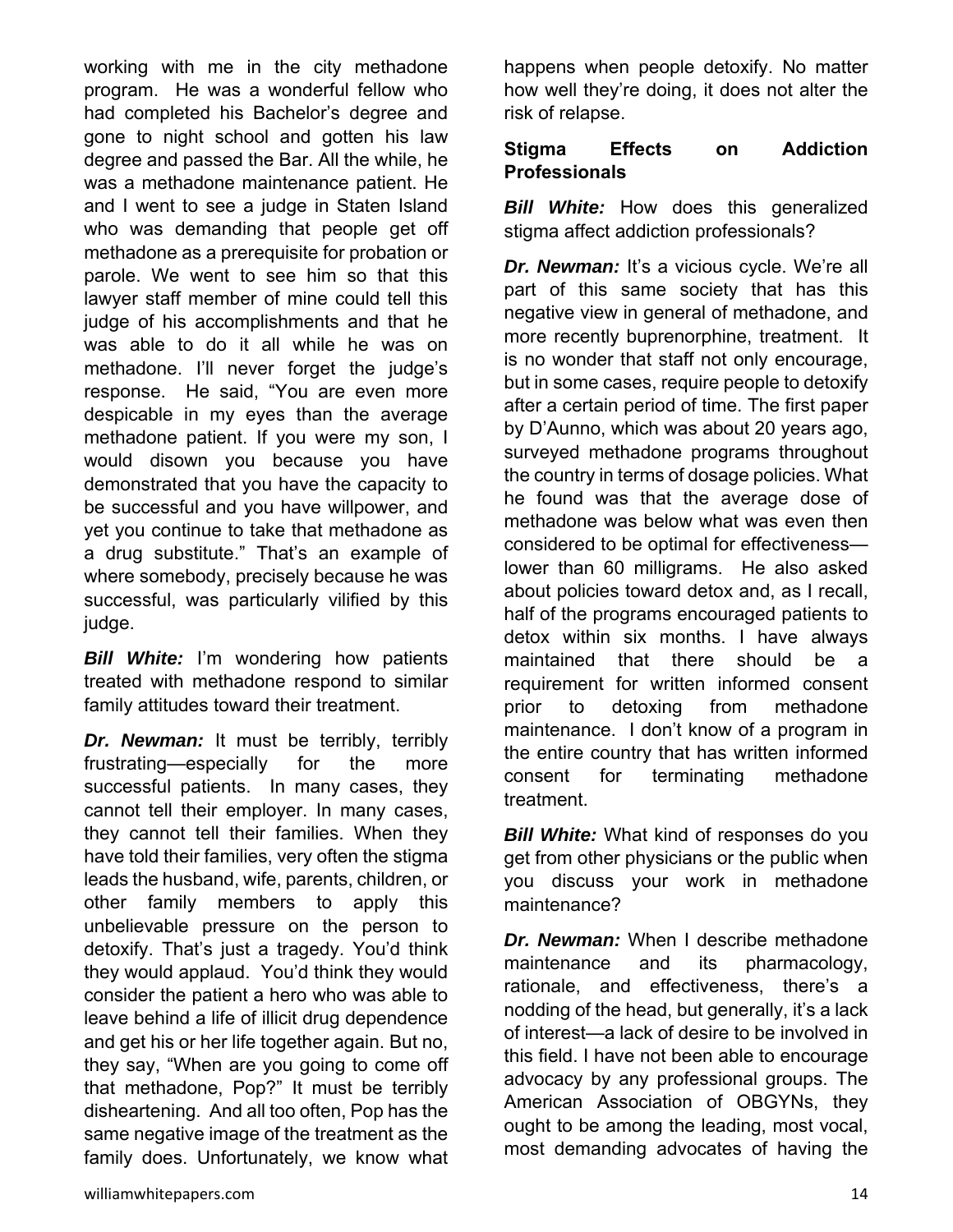right to provide methadone maintenance or buprenorphine treatment, but they don't. How many prenatal clinics around the country have physicians who are certified to write prescriptions—waivers is the technical term—for buprenorphine for their prenatal patients who are opiate dependent? They don't. Generally, if they know and if they're smart, the prenatal clinics will say, "Hey, listen, there's a methadone clinic across town, and I really think you ought to apply and you ought to enter treatment." Most of them don't even do that. Most of them say, "Oh, God, you're on methadone? You're on heroin detox? Just say no." There's just a lack of understanding, lack of interest, lack of commitment, and it's very tough to break through that.

#### **Concerns about Calls for Recoveryoriented Methadone Maintenance**

**Bill White:** You've raised concerns about the call for greater recovery orientation in methadone maintenance treatment. Could you share your concerns about that?

*Dr. Newman:* I admit to concern over the concept of "recovery-oriented methadone maintenance (ROMM)." What would you say is the opposite of "recovery-oriented" MM? Are you suggesting that there is truth to the widespread view that many/most MM providers hand out methadone and nothing more (a criticism voiced with particular vehemence and vitriol against "for profit" facilities)? Whatever you see as the differences between ROMM and "other" MM—what conclusions can be drawn? The reality is that if we demand "recovery" as an orientation and practice and insist upon extensive supportive services, staff, programs, etc., we'll make the gap between availability and need for treatment even greater than it is today. Plus, we have to accept the reality that a lot of people who can benefit from MM do not want, may not need, and might be incapable of affording all those

good things we experts believe are essential for "recovery."

 Before the first patient was admitted to the New York City Health Department program, I infuriated my colleagues by giving a talk at one of the initial national methadone conferences expressing concern that government-operated or controlled MM programs would refuse to tolerate patients who might be politically radical, numbers runners, or happily unemployed welfare recipients. Today, I worry that in advocating "recovery orientation" of MM, the perception will be that patients not buying into this orientation will simply be abandoned.

 My fear is that this recovery orientation is just going to be perceived the wrong way. It's going to be perceived as recovery meaning abstinence from legitimately prescribed and effective medication as well as from illicit opiates, and that's my concern. It strengthens and reinforces this already overwhelmingly prevalent view that methadone maintenance treatment should lead to total abstinence. I'll give you a case in point that really demonstrates this unequivocally. In Germany today, it is considered a criminal act if a doctor prescribes methadone without abstinence being the goal. Even though it's not routinely enforced, that's just appalling. We've had examples of attempts at this type of regulation legislation in the States. Pennsylvania within the last 12 to 24 months had legislation pending that would have said after two years, methadone maintenance must stop. Period. End of discussion. How can you legislate something like that? I think that's either an intended or misguided consequence of a recovery orientation. I worry its proponents will say, "If you don't detoxify, how are you ever going to achieve recovery?"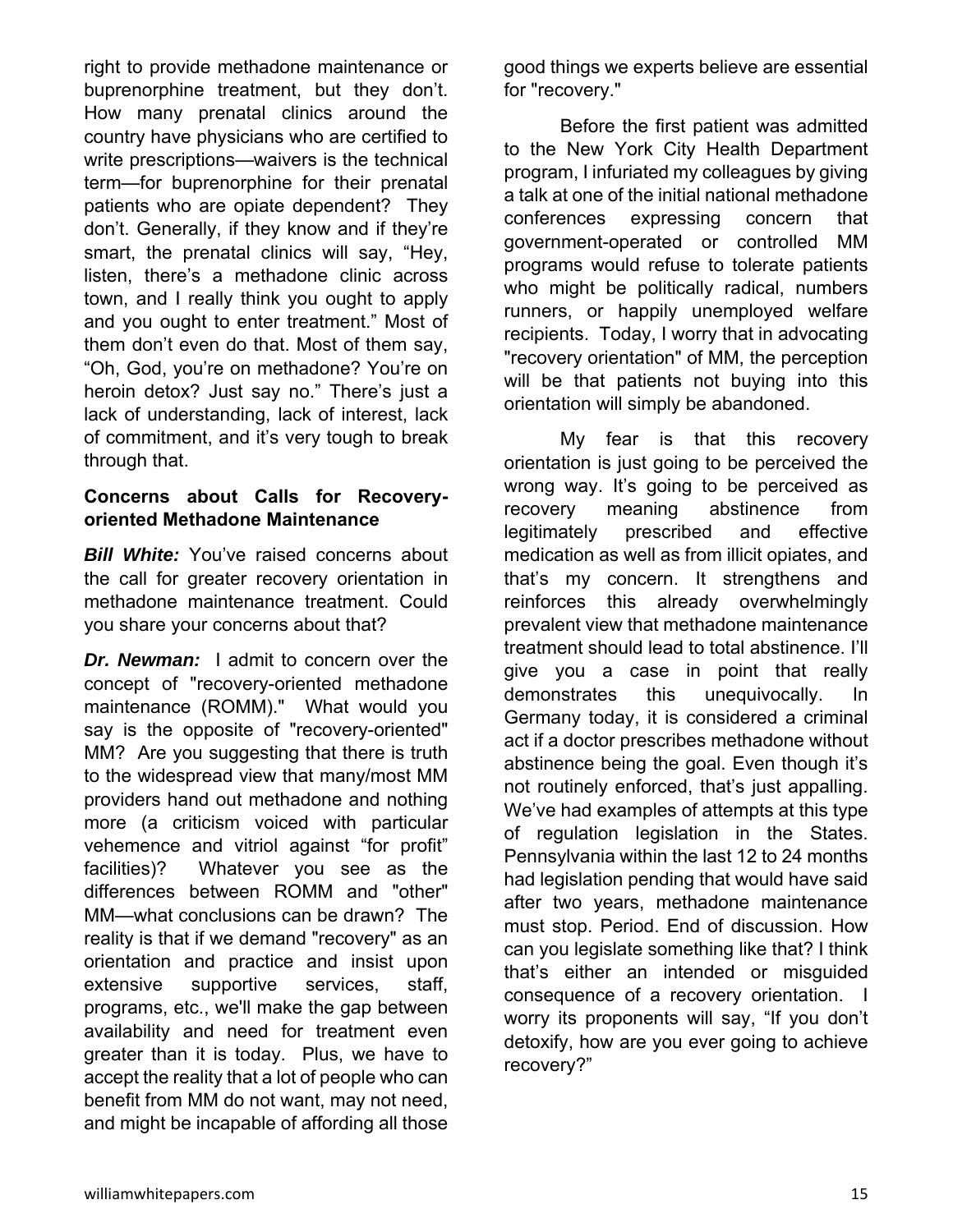#### **Prescription Opioid Addiction**

*Bill White:* Will the growing addiction to pharmaceutical narcotics alter public perceptions of addiction and treatment?

*Dr. Newman:* It's going to have a number of effects. One, unfortunately, is that it will make it increasingly difficult for chronic pain patients to get serious, effective relief of their chronic pain. Optimal pain relief has been an enduring problem of medicine. It has eased somewhat in the last 10, 15 years in America and some other countries, but I'm afraid it's going to become progressively more and more difficult to find a doctor who's willing to treat chronic pain optimally.

 Perhaps if one had to look for some silver lining on this horrendous problem of prescription drug abuse, it's that more and more people who do not fit the stereotype of the junkie will be recognized as having a problem and deserving help. As more and more congress people, people in the general community, and physicians have children who develop a problem with prescription drug use and can't get treatment for it, I think it will make people more receptive to opening the doors to treatment. I think that's why alcohol treatment, whatever is available, is not generally frowned upon, is not generally so stigmatized. Everybody knows an alcoholic.

 People view, incorrectly as it turns out, opiate dependence as a problem of "those minority groups," whom they often consider basically incorrigible anyway, and they're lazy, and they're welfare frauds, and they're crack whores and never get a job, and they're not really red-blooded Americans like the rest of us. As long as that's the popular view, the condition, the patients, and the treatment will not be accepted. As more and more people know some nice, middle class white college student who has died of an overdose after a year of fighting addiction to oxycodone, I think it will make people change their

orientation. It's a tragedy that there has to be so much suffering, so many lives lost, in this learning process. I'm afraid that that may in fact be necessary if there's going to be a change in orientation.

#### **The Future of Methadone Maintenance**

*Bill White:* What are your thoughts about the future of methadone maintenance, both here and internationally?

*Dr. Newman:* I'm hoping that pragmatism will win out, and we've already seen it win out in a number of countries where one would least expect that to occur. For instance, the Islamic Republic of Iran has embraced methadone maintenance treatment wholeheartedly. They have something like 100,000 people receiving methadone, about half of them in prisons if you can imagine it. This is Iran! China made the decision some years ago that their economy—their wonderful, capitalist-andcommunist economy—can't tolerate millions of addicts, and they did something about it. They embraced methadone maintenance and within a couple of years, they had more than 150,000 admitted to treatment. Pragmatism can overcome a lot of things.

 I think in America, sooner or later, the politicians and the public will realize the war on drugs has not been and cannot be won and is not worth the billions and billions of dollars that it's costing. They're going to say, "Let's look at treatment and replicate what works on a major scale." There's only one answer, and that's methadone with a role for buprenorphine as well. That's the answer. I'm hoping that when the alternative is clear, there will be demands to make this relatively inexpensive and effective methadone treatment available to all who need it. That's my hope.

*Bill White:* Do you think we will see a day when interim methadone maintenance and office-based methadone maintenance for stabilized patients will be widely available?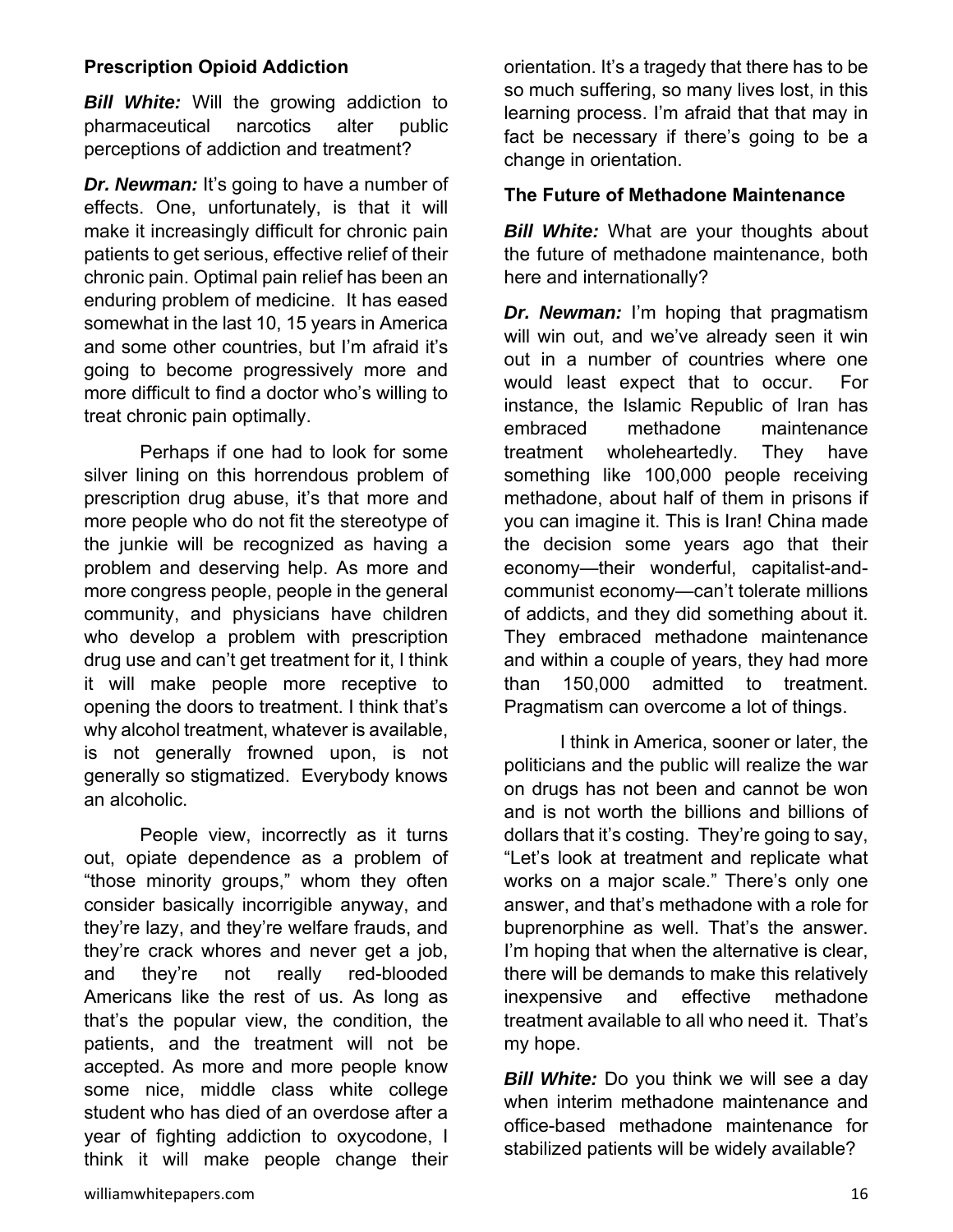*Dr. Newman:* Well, both of them, as you know, are legal today. Interim methadone is virtually unused in America even though there are cities in America that have—to their shame—waiting lists of 18 months or more. Why don't they employ interim methadone, which is legal, which has been shown to be tremendously effective compared to the alternative of leaving people out on the streets? I really don't know. It's mind boggling. Interim methadone is not used even though it's been shown to be very effective. The concept has been grudgingly accepted in a couple places and overwhelmingly rejected in most.

 In terms of medical maintenance, which is also legal, it's to my knowledge minimally available in America for a lot of reasons. One is that an office-based physician has to accept patients that are not really her or his patients. These are patients who continue to be, according to the law, the responsibility of a program, and when there are problems, the physician has the obligation not to deal with those problems, but to send that person back to the program. The physician is responsible to the program for documenting the treatment progress and so on. Then there's all kinds of problems in terms of how does the patient get the methadone. The physician can't prescribe it to be given in a pharmacy, so there has to be some pharmacy available. So, it's all nightmarish for the few who are willing to do this.

 I believe the biggest obstacle is the treatment program monopoly that does not want to share their patients with office-based practitioners. God forbid if the word gets out that patients could do wonderfully well being treated by normal, regularly-licensed physicians in their private offices. Jesus, who's going to continue to support the notion of methadone clinics? I suspect that most methadone programs don't even utilize the flexibility they have to have their patients who are working, stable, and meet all the

other criteria pick up a month's worth of methadone. I think that's the exception rather than the rule. I think most programs, if they're generous, have two-week takehomes. There are some that have 30-day take-home, but I imagine if you did a survey, only a small percentage of patients who meet the regulatory requirements for 30-day take-home privileges receive them.

#### **International Work**

*Bill White:* Dr. Newman, let me take you to the area of the international work you've been involved in. I know you've had opportunities to consult in Hong Kong, Thailand, Australia, and other places. Could you describe some of your experiences with this work?

*Dr. Newman:* First of all, I think consultants generally learn more from the people they're advising than they offer to those people. Certainly, that's been the case where I'm concerned.

 I learned from Hong Kong over 35 years ago that the most important ingredient of an effective approach is to make a commitment that every single person who wants and needs treatment will get it. I did not have that orientation when I began my consultancy with them. Instead, I laid out what a very loose staffing model should be for Hong Kong, not nearly as demanding as here in the States. Instead of 35 patients per counselor, I said, "You could go to 75, maybe even 100 per counselor." Basically, they listened very politely, read all the things that I wrote, and then they went ahead and created this massive methadone program, which at two years had enrolled 10,000 patients without any social workers, counselors, or nurses at all. They had an auxiliary medical service. When I inquired, "What about all my wonderful recommendations?" they replied, "Oh, they were brilliant, terrific. We love them. Some day, we're going to implement them, but meanwhile, obviously, we're not going to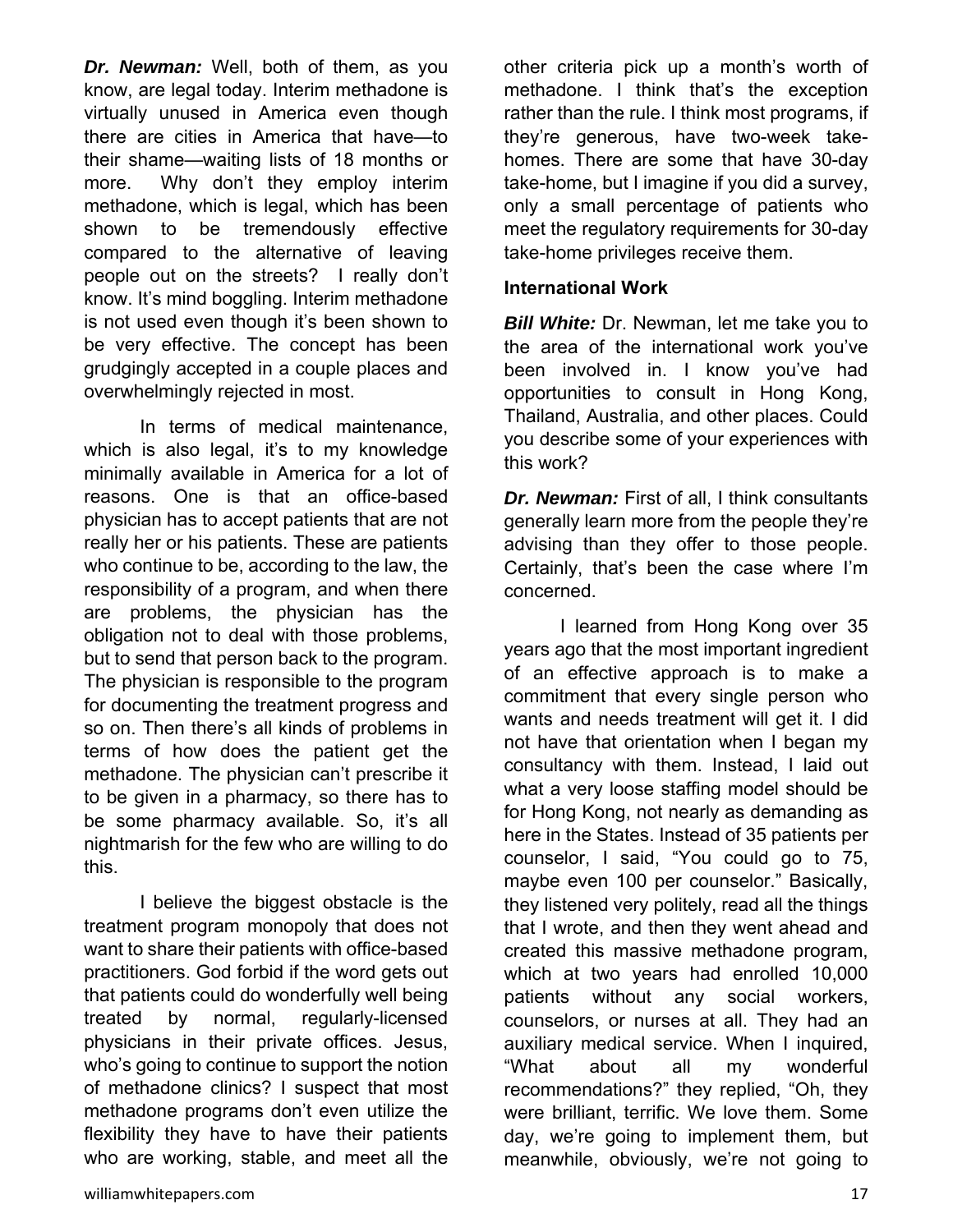leave people on the streets who want and need methadone because we don't have any trained social workers." That's what I mean by this pragmatic orientation.

 Countries like Vietnam that continue, according to a recent *New York Times* article, to have basically slave labor camps, which they call educational centers, where they lock up tens of thousands of addicts, are realizing that this is not an effective longterm solution. They now have a dozen methadone clinics, paid for by American taxpayers incidentally, to provide treatment. Malaysia used to have a rigid philosophy of, "You deal with drugs and you're going to die. We're going to hang you. And if you're a drug addict, you're going to a camp"—and I've got films that show it—"we're going to beat you with a bamboo cane. That's going to be your treatment for 18 months." Malaysia now has tens of thousands of people receiving methadone treatment.

 The amazing thing to me is that these very diverse localities—Croatia, Eastern Europe, France, Germany—have a commitment to provide treatment and are letting nothing stand in their way. Not staffing, not finances, nothing if the commitment is there. That's one thing that was a major, major lesson for me and should be a major lesson for the world.

 Another lesson is that the demand among opiate-dependent people for treatment and specifically treatment with methadone is universal. It's not that, "Oh, yeah, those American addicts, they like that methadone stuff." Methadone is as much in demand among drug using people in Malaysia, Iran, the Ukraine, or Hong Kong as it is in the Los Angeles barrio. That again is a very, very important lesson.

 The third very important lesson is that methadone is effective, no matter how you measure it. In all these different environments, all these different social settings, with all kinds of different social,

economic, and racial backgrounds, as well as different routes of drug administration, it's basically effective for most of the patients who receive it. That shouldn't be so surprising because if you ask, "How effective is penicillin in the treatment of gonorrhea in all these diverse places," people say, "What are you talking about? Of course it's going to be effective. If you give the right dose, it's going to kill the disease." But in the field of addiction, we say, "Oh, it's all social and psychological and depends on the upbringing and the environment and all these other things, as well as the social tolerance and political environment." Methadone works everywhere regardless of differences in these contexts.

*Bill White:* There would seem to be very profound implications for theories of addiction in what you've just described.

*Dr. Newman:* Absolutely. People who say this is a psychosocial disease, what the hell psychosocial characteristics do the tribespeople in Northern Thailand or Laos have with the African American addict in Central Harlem or the addict in the barrio of Los Angeles? There are no similarities except the dependence on opiates and the desire to be free of all the problems that are associated with that dependence.

#### **People of Influence**

*Bill White:* Who are some of the people who've most influenced your views on addiction and its treatment?

*Dr. Newman:* I have to tell you, and I think Marie Nyswander would have given exactly the same answer, first and foremost, it's the patients. There's nothing that any college or colleague can tell you that's going to have the same impact as seeing and listening to patients tell their stories of what treatment, and particularly methadone treatment, has meant to them. Nothing compares to listening to patients—what they find positive about treatment, what they find negative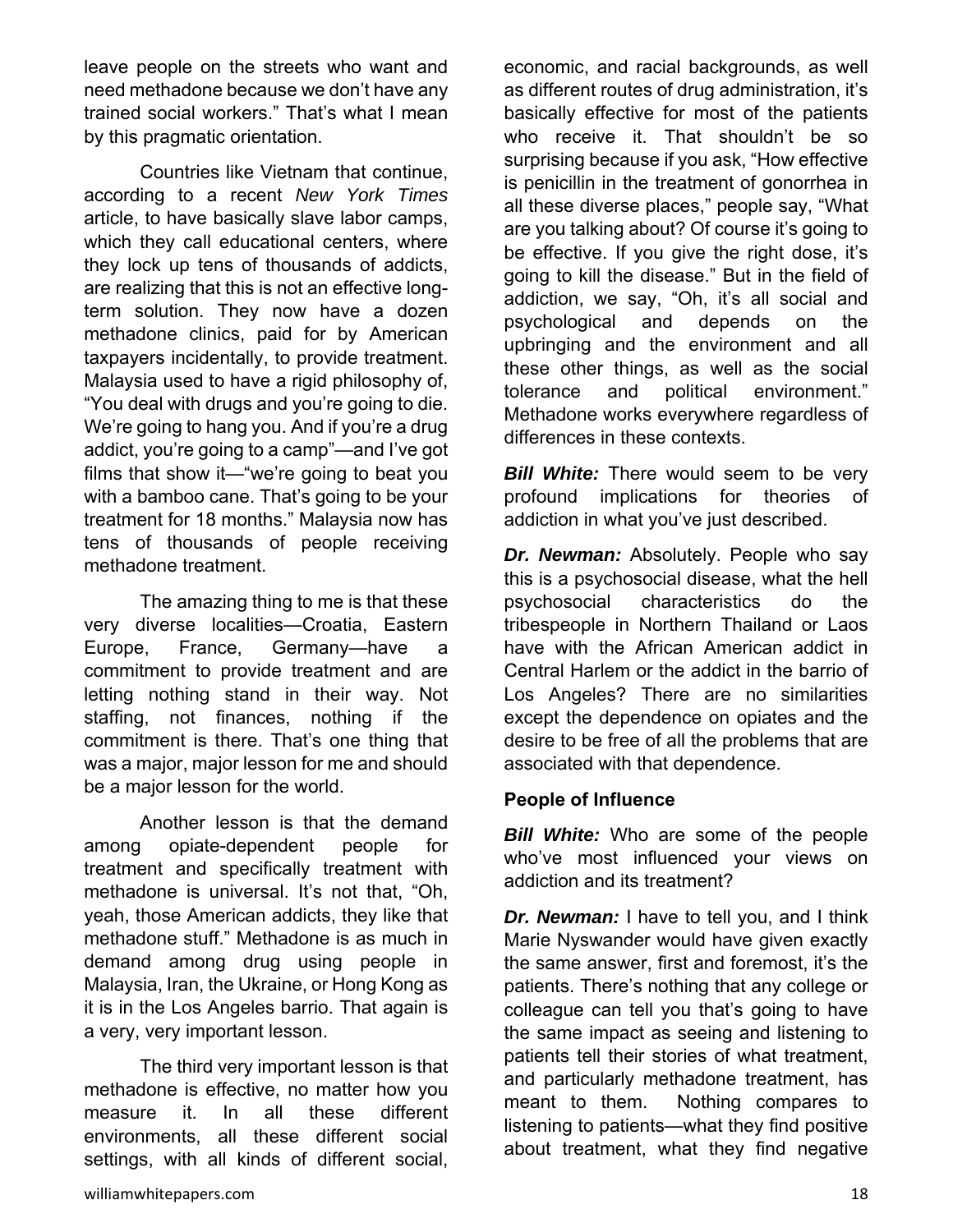about treatment. They have been my most important teachers.

 Certainly, Dr. Dole and Dr. Nyswander were objective, tremendously intelligent, tremendously empathetic, real doctors as well as real scientists. They were not people of whom one could say, "Oh yeah, they couldn't make it in the real world; they became doctors to addicts." These are people who in their own right had tremendous success as physicians and as respected professionals who devoted their attention to drug addiction when very, very few other professionals would. That in itself was inspiring to me.

 No one has influenced me more significantly than Herman Joseph, who in that elevator ride from the first floor to the 10<sup>th</sup> floor, basically introduced me to the subject of methadone treatment and challenged me to become involved in it.

 And then there are international leaders who have overcome and/or not been burdened by the restrictions and the stigma and the hostility that we face in America, and who demonstrated what could be done in an environment where there's an accepting, rational approach to addiction. There are my Swiss, Australian, Croatian, and German colleagues, and others. There are a lot of heroes in this field for me.

#### **Personal Legacy**

*Bill White:* What is the most important legacy you hope to leave the field of addiction treatment?

*Dr. Newman:* It's hard to say. I haven't left too much. Then again, I shouldn't belittle what I hope I've contributed to the field. The bottom line is my advocacy for what I consider to be the most critical premise underlying a rational approach to drug addiction—that it is a medical problem. You can call it a disease, or condition, or anything you want, but it's a medical problem—for which a treatment exists, but for which at the

moment a cure does not. This condition should be viewed as any other chronic medical condition that people have. If it is viewed the same as any other chronic disease, if the patients are viewed in the same way as any other chronically ill patients, if the treatment is viewed and measured in terms of effectiveness the way all other treatments are measured, then I think the long-term answers to the problem of addiction will be self-evident. To me, every single question that one can raise with regard to methadone maintenance needs to be viewed in the context of the principles and practices underlying treatment of all chronic diseases.

 The absolute power over methadone patients does, I am afraid, in many instances lead to an abuse of that power and a lack of tolerance on the part of programs for patients. If a patient curses at a counselor, some programs will simply say, "That's it, fella. You're on a rapid taper, and you're out of here." If the guy says, "There's nowhere else to go. The nearest clinic is 80 miles away," the response is "You should have thought of that before you told the nurse to go screw herself." That's the end of the patient. If the patient dies, they say, "Well, that's what happens when you don't play according to the rules, you don't fulfill your contract with the program, and you're disrespectful." It's sad because whatever the "offense," it surely does not merit capital punishment, which is precisely what denial of continued treatment can mean. Again, I would hope that my legacy would be that staff, patients, the community, and professionals should view the condition, the disease, and the patients like any other. If they did that, I think there would be a very, very good treatment system for opiate addiction.

*Bill White:* Is there any other personal guidance you would offer a young physician or counselor just beginning work in addiction treatment?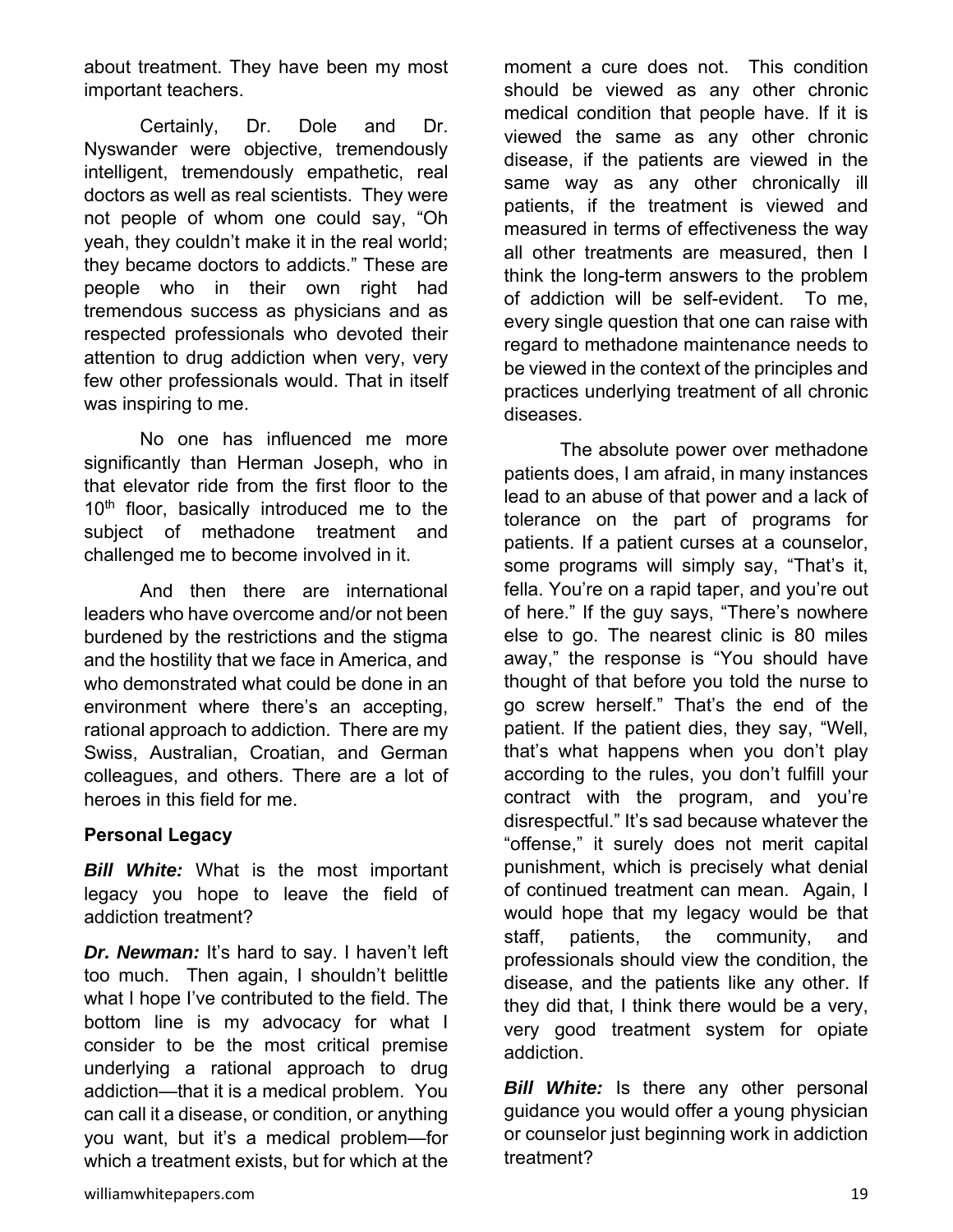*Dr. Newman:* Yes, I would say that it's easy to get overwhelmed by all the negatives and all the problems and all the difficulties and all the controversies and overlook the fact that this is a tremendously gratifying, rewarding field for providers of care. First of all, many patients for the first time in their adult lives are greeted in many programs—not all, alas—with respect, with a clear message: "We are here to help you." How many times does the heroin addict on the streets of Detroit encounter anyone who says, "Mr. Johnson, I am here to help you"? So, first of all, there is this astonishment and tremendous gratitude on the part of new patients that in itself is remarkable and gratifying beyond description. Seeing the dramatic turnaround that many—clearly not all, not as many as we'd like, but that many patients achieve also obviously is deeply gratifying. The turnaround can and often is dramatic, and what a privilege it is to intervene successfully in lives that otherwise are just a horror and without treatment, too often doomed to end in death.

 So, my message to young professionals entering the field: don't do this because you have a Schweitzer complex. This is a field where you can get so much gratification by doing so much good for people who will be vastly more appreciative than patients in almost any other chronic medical field. So, I would tell people, hey, you want a really gratifying field? This is it. You can really make a difference. Just on the side, you can also be doing a great deal of good for the general community, but I'm not out to create a whole bunch of public health doctors. Let somebody else do that. I'm saying for the clinician, for the one-on-one doctor, counselor, or nurse who wants a gratifying field to be involved in, maintenance treatment of opiate dependence certainly is one to consider.

*Bill White:* Dr. Newman, I have one final question, and it has to do with how you were able to sustain your involvement in addiction

treatment through all these years at the same time you served as a CEO of a large complex healthcare system?

*Dr. Newman:* I balanced this for about 25 years reasonably well, but I did step down from the CEO position 10 years ago, and now in my retirement, have more time to spend on my involvements in addiction treatment. My wife always says that I should get a job so I can spend more time at home again. There's a lot to that. I was able to do both first of all because I was asked by people to do both. The hospital board of directors wanted me to stay on as CEO, and people in this country and overseas who knew of my work in methadone treatment continued throughout my time in the hospital as CEO to ask me to contribute to and participate in their addiction treatment efforts. I was able to do both because, first of all, I was honored to be asked to do both. And in addition, I was permitted to do both because of the truly extraordinary tolerance of the board of directors at Beth Israel Medical Center, who said, "Listen, we're not going to stand in your way of doing good beyond the walls of this institution. If you have an opportunity to help the addiction field in Hong Kong, then we're going to do everything we can within reason to make it possible for you to accommodate that while you're at the same time responsible for the hospital." There are not too many boards of trustees that would be altruistic enough to take such a position.

*Bill White: Dr. Newman, thank you for this* engaging conversation, and thank you for all you have contributed to the modern history of addiction treatment.